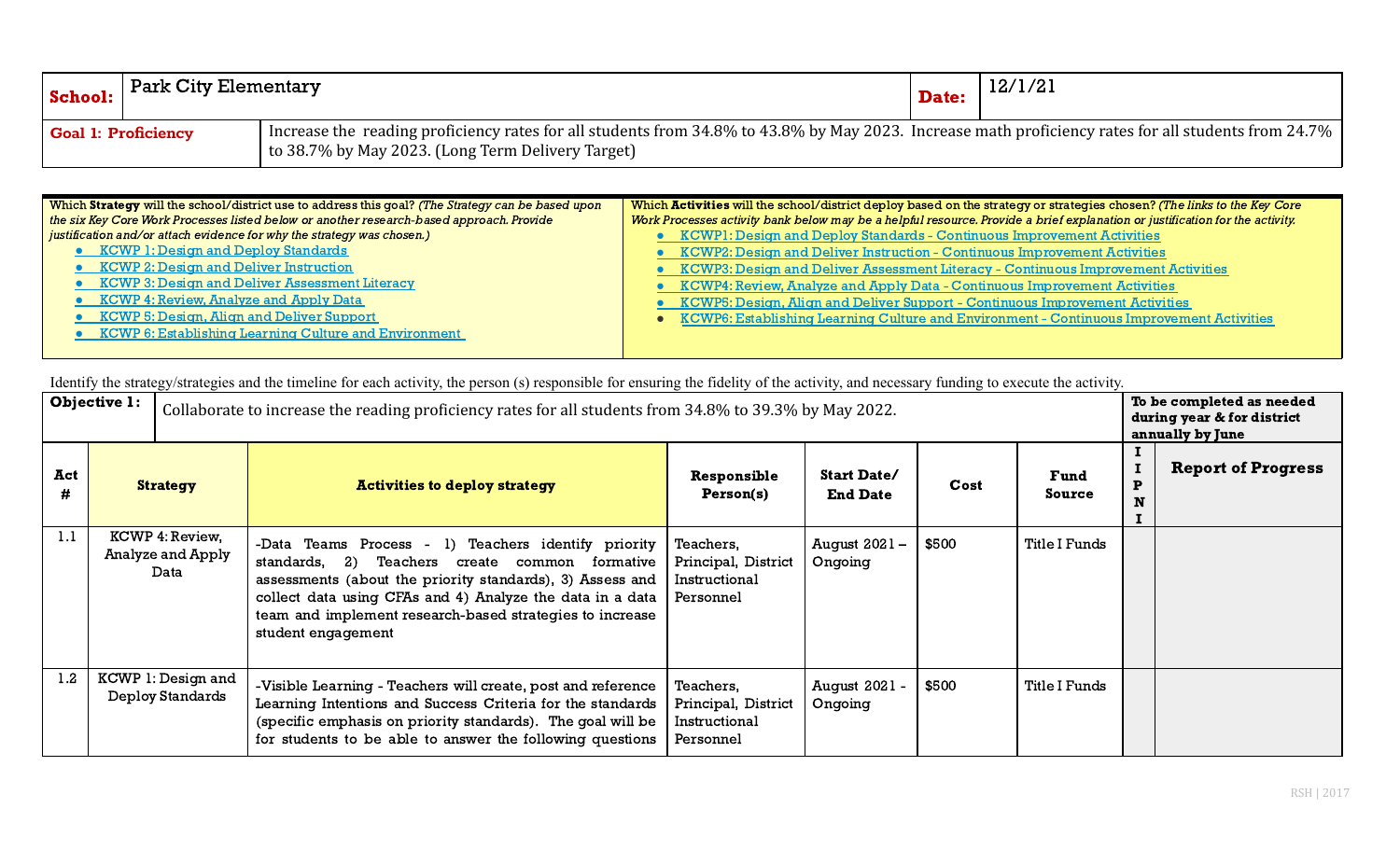| <b>School:</b> |                                              | <b>Park City Elementary</b>                   |                                                                                                                                                                                                                                                                                                                                      |                                                                |                                       | Date: | 12/1/21              |                                                |                                                                             |
|----------------|----------------------------------------------|-----------------------------------------------|--------------------------------------------------------------------------------------------------------------------------------------------------------------------------------------------------------------------------------------------------------------------------------------------------------------------------------------|----------------------------------------------------------------|---------------------------------------|-------|----------------------|------------------------------------------------|-----------------------------------------------------------------------------|
|                |                                              | <b>Goal 1: Proficiency</b>                    | Increase the reading proficiency rates for all students from 34.8% to 43.8% by May 2023. Increase math proficiency rates for all students from 24.7%<br>to 38.7% by May 2023. (Long Term Delivery Target)                                                                                                                            |                                                                |                                       |       |                      |                                                |                                                                             |
|                |                                              |                                               | when asked: 1) What are you learning?, 2) How do you know<br>when you have it? and 3) What are you learning next?                                                                                                                                                                                                                    |                                                                |                                       |       |                      |                                                |                                                                             |
| 1.3            | KCWP 2: Design and<br>Deliver Instruction    |                                               | -Professional Learning Communities (PLC) - Teachers will<br>participate in school-based and district-based PLCs to<br>increase teaching capacity in order to ultimately increase<br>student engagement at Park City Elementary. Teachers will<br>generate real time data and create next steps for increasing<br>student engagement. | Teachers,<br>Principal, District<br>Instructional<br>Personnel | August 2021 -<br>Ongoing              | \$500 | <b>Title I Funds</b> |                                                |                                                                             |
| 1.4            | KCWP 5: Design, Align<br>and Deliver Support |                                               | Professional learning opportunities will be offered on<br>guided reading for staff/teachers at Park City Elementary.                                                                                                                                                                                                                 | District Literacy<br>Coach, teachers                           | August 2021-<br>Ongoing               | \$500 | <b>Title 1 Funds</b> |                                                |                                                                             |
|                | <b>Objective 2:</b>                          |                                               | Collaborate to increase the reading proficiency rates for all students from 39.3% to 43.8% by May 2023.                                                                                                                                                                                                                              |                                                                |                                       |       |                      |                                                | To be completed as needed<br>during year & for district<br>annually by June |
| Act<br>#       |                                              | <b>Strategy</b>                               | <b>Activities to deploy strategy</b>                                                                                                                                                                                                                                                                                                 | Responsible<br>Person(s)                                       | <b>Start Date/</b><br><b>End Date</b> | Cost  | Fund<br>Source       | I<br>I<br>$\mathbf P$<br>${\bf N}$<br>$\bf{I}$ | <b>Report of Progress</b>                                                   |
| 2.1            | KCWP 4: Review,<br>Analyze and Apply<br>Data |                                               | -Data Teams Process - 1) Teachers identify priority<br>standards, 2)<br>Teachers create common formative<br>assessments (about the priority standards), 3) Assess and<br>collect data using CFAs and 4) Analyze the data in a data<br>team and implement research-based strategies to increase<br>student engagement                 | Teachers,<br>Principal, District<br>Instructional<br>Personnel | August 2021 -<br>Ongoing              | \$500 | <b>Title I Funds</b> |                                                |                                                                             |
| 2.2            |                                              | KCWP 1: Design and<br><b>Deploy Standards</b> | -Visible Learning - Teachers will create, post and reference<br>Learning Intentions and Success Criteria for the standards                                                                                                                                                                                                           | Teachers,<br>Principal, District                               | August 2021 -<br>Ongoing              | \$500 | <b>Title I Funds</b> |                                                |                                                                             |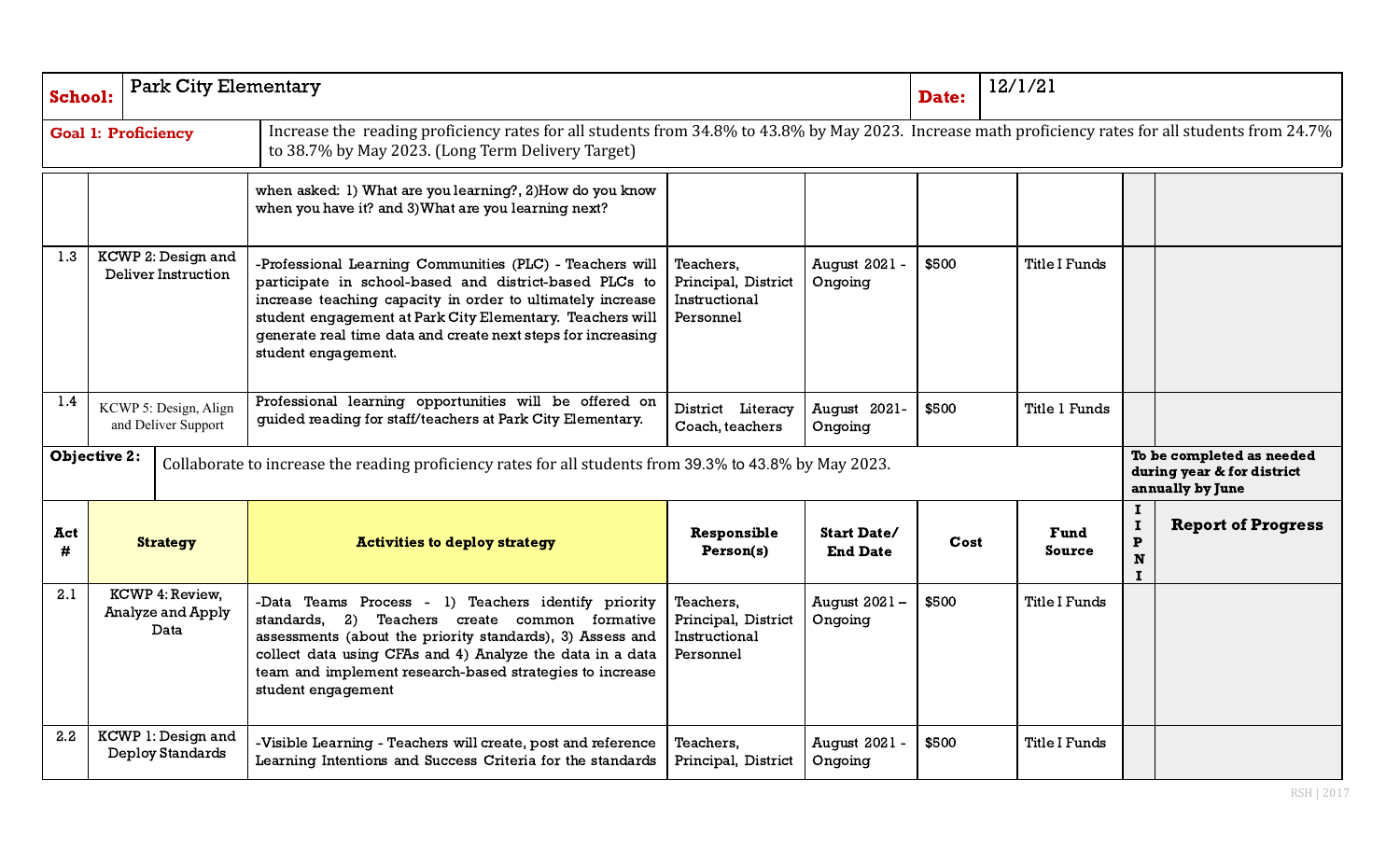| <b>School:</b> |                                                                                                                      | <b>Park City Elementary</b> |                                                                                                                                                                                                                                                                                                                                                 |                                                                              |                                       | Date:            | 12/1/21                                   |                                      |                                                                             |
|----------------|----------------------------------------------------------------------------------------------------------------------|-----------------------------|-------------------------------------------------------------------------------------------------------------------------------------------------------------------------------------------------------------------------------------------------------------------------------------------------------------------------------------------------|------------------------------------------------------------------------------|---------------------------------------|------------------|-------------------------------------------|--------------------------------------|-----------------------------------------------------------------------------|
|                | <b>Goal 1: Proficiency</b>                                                                                           |                             | Increase the reading proficiency rates for all students from 34.8% to 43.8% by May 2023. Increase math proficiency rates for all students from 24.7%<br>to 38.7% by May 2023. (Long Term Delivery Target)                                                                                                                                       |                                                                              |                                       |                  |                                           |                                      |                                                                             |
|                |                                                                                                                      |                             | (specific emphasis on priority standards). The goal will be<br>for students to be able to answer the following questions<br>when asked: 1) What are you learning?, 2) How do you know<br>when you have it? and 3) What are you learning next?                                                                                                   | Instructional<br>Personnel                                                   |                                       |                  |                                           |                                      |                                                                             |
| 2.3            | KCWP 5: Design, Align<br>and Deliver Support                                                                         |                             | Professional learning opportunities will be offered on<br>strategies for serving Gifted & Talented students in the<br>regular classroom (differentiation, flexible grouping,<br>independent studies, etc) for elementary, middle, and high<br>school teachers (i.e. summer training, job-embedded<br>professional learning, video series, etc.) | <b>Gifted Student</b><br>Services Staff,<br>School Admin,<br><b>Teachers</b> | <b>August 2021-</b><br>Ongoing        |                  | School<br>and<br><b>District</b><br>Funds |                                      |                                                                             |
|                | Objective 1:<br>Collaborate to increase the math proficiency rates for all students from 24.7% to 31.7% by May 2022. |                             |                                                                                                                                                                                                                                                                                                                                                 |                                                                              |                                       |                  |                                           |                                      | To be completed as needed<br>during year & for district<br>annually by June |
| Act<br>#       | <b>Strategy</b>                                                                                                      |                             | <b>Activities to deploy strategy</b>                                                                                                                                                                                                                                                                                                            | Responsible<br>Person(s)                                                     | <b>Start Date/</b><br><b>End Date</b> | Cost             | Fund<br>Source                            | I<br>$\mathbf P$<br>$\mathbf N$<br>1 | <b>Report of Progress</b>                                                   |
| 1.1            | KCWP 4: Review,<br>Analyze and Apply<br>Data                                                                         |                             | -Data Teams Process - 1) Teachers identify priority<br>$\mathbf{2}$<br>standards,<br>Teachers create common formative<br>assessments (about the priority standards), 3) Assess and<br>collect data using CFAs and 4) Analyze the data in a data<br>team and implement research-based strategies to increase<br>student engagement               | Teachers,<br>Principal, District<br>Instructional<br>Personnel               | August 2021 –<br>Ongoing              | \$500            | <b>Title I Funds</b>                      |                                      |                                                                             |
| 1.2            | KCWP 4: Review,<br>Analyze and Apply Data                                                                            |                             | Clear Expectations - A school wide focus on clear<br>expectations will occur through: Using Walk-Through<br>Process and periodically checking<br>for use of<br>Research-Based Strategies (Marzano's, John Hattie, etc.),<br>Learning<br>Intentions,<br>Success<br>Criteria,<br>Formative                                                        | Teachers,<br>Principal, District<br>Instructional<br>Personnel               | 2021<br>Aug<br>-Ongoing               | \$1000<br>(Subs) | <b>Title I Funds</b>                      |                                      |                                                                             |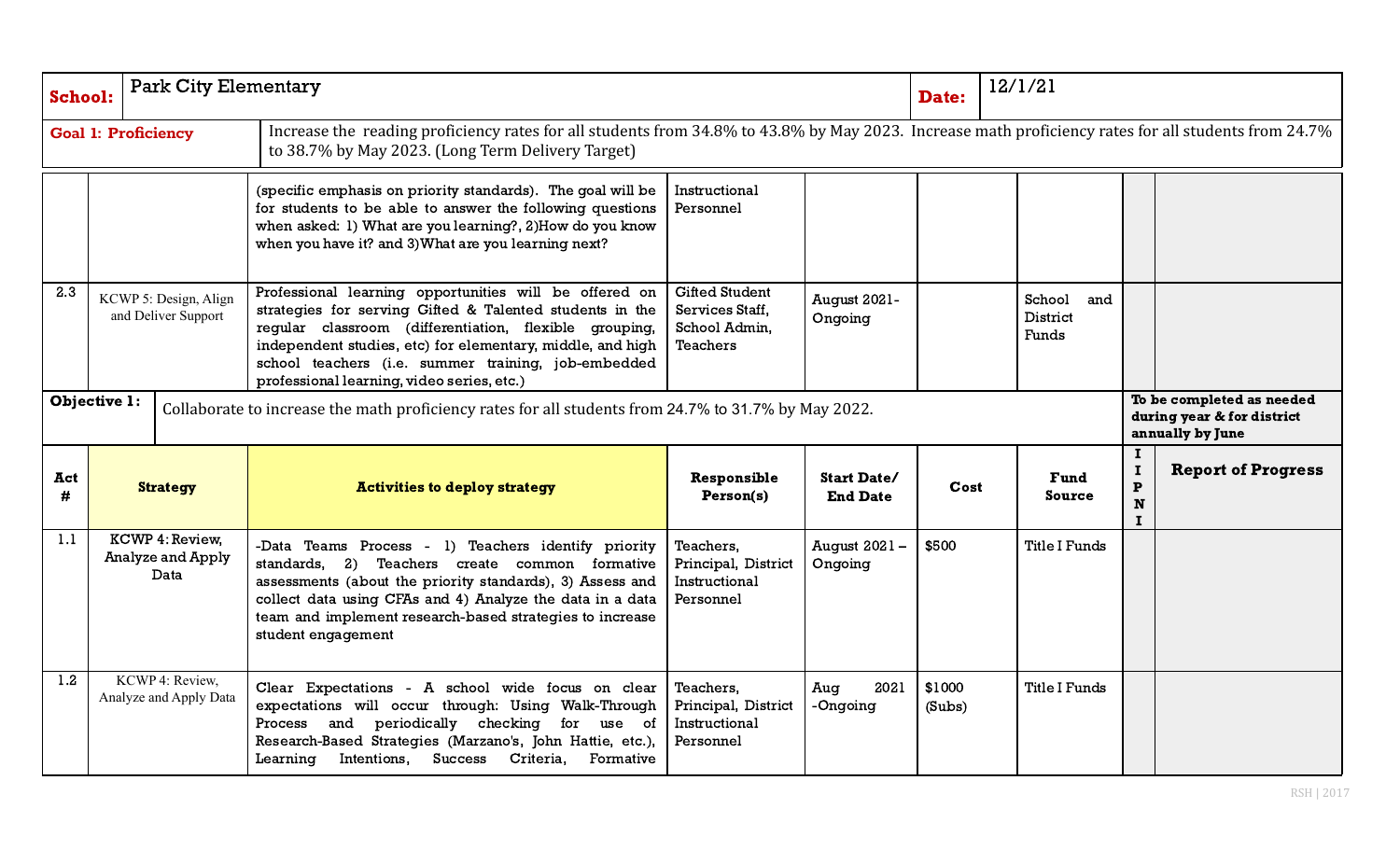| School:  |                                           | <b>Park City Elementary</b>                                                                          |                                                                                                                                                                                                                                                                                                                                                                                                               |                                                                                                                     |                                       | Date: | 12/1/21               |                                                                             |                           |  |
|----------|-------------------------------------------|------------------------------------------------------------------------------------------------------|---------------------------------------------------------------------------------------------------------------------------------------------------------------------------------------------------------------------------------------------------------------------------------------------------------------------------------------------------------------------------------------------------------------|---------------------------------------------------------------------------------------------------------------------|---------------------------------------|-------|-----------------------|-----------------------------------------------------------------------------|---------------------------|--|
|          |                                           | <b>Goal 1: Proficiency</b>                                                                           | Increase the reading proficiency rates for all students from 34.8% to 43.8% by May 2023. Increase math proficiency rates for all students from 24.7%<br>to 38.7% by May 2023. (Long Term Delivery Target)                                                                                                                                                                                                     |                                                                                                                     |                                       |       |                       |                                                                             |                           |  |
|          |                                           |                                                                                                      | overall<br>Student<br>Assessment<br>and<br>Engagement.<br>(Synonymous with Proficiency Goals)                                                                                                                                                                                                                                                                                                                 |                                                                                                                     |                                       |       |                       |                                                                             |                           |  |
|          | <b>Objective 2:</b>                       |                                                                                                      | Collaborate to increase the math proficiency rates for all students from 31.7% to 38.7% by May 2023.                                                                                                                                                                                                                                                                                                          |                                                                                                                     |                                       |       |                       | To be completed as needed<br>during year & for district<br>annually by June |                           |  |
| Act<br># |                                           | <b>Strategy</b>                                                                                      | <b>Activities to deploy strategy</b>                                                                                                                                                                                                                                                                                                                                                                          | Responsible<br>Person(s)                                                                                            | <b>Start Date/</b><br><b>End Date</b> | Cost  | <b>Fund</b><br>Source | 1<br>$\mathbf P$<br>${\bf N}$<br>Т.                                         | <b>Report of Progress</b> |  |
| 2.1      |                                           | KCWP 1: Design and<br><b>Deploy Standards</b>                                                        | -Visible Learning - Teachers will create, post and reference<br>Learning Intentions and Success Criteria for the standards<br>(specific emphasis on priority standards). The goal will be<br>for students to be able to answer the following questions<br>when asked: 1) What are you learning?, 2) How do you know<br>when you have it? and 3) What are you learning next?                                   | Teachers,<br>Principal, District<br>Instructional<br>Personnel                                                      | August 2021 -<br>Ongoing              | \$500 | <b>Title I Funds</b>  |                                                                             |                           |  |
| 2.2      | KCWP 2: Design and<br>Deliver Instruction |                                                                                                      | Coaching-Math Coach will do monthly side-by-side coaching and<br>monitoring.<br>- Math Coach will meet with teachers and MAF teacher monthly to<br>help teachers with resources, pacing, and strategies (K-6).<br>-Math Coach will provide on-going coaching to teachers as<br>part of the Transformation Zone work (4-6 and ECE).                                                                            | Teachers,<br>Paraeducators,<br>District<br>Instructional<br>Personnel                                               | 2021-<br>Aug<br>Ongoing               | N/A   | District              |                                                                             |                           |  |
| 2.3      |                                           | KCWP 5: Design, Align<br>and Deliver Support<br>KCWP 3: Design and<br>Deliver Assessment<br>Literacy | Active Implementation (Implementation Science) - Select<br>Park City staff will be trained in Implementation Science<br>(systems training) for the purpose of effectively<br>implementing a math innovation to improve mathematics<br>instruction within the district. This training will include<br>research and data collection for the ultimate purpose of<br>district scale-up initiative implementation. | District<br>Instructional<br>Coaches, District<br>Math Coach,<br>School<br>Administrators,<br><b>GRREC Partners</b> | August<br>2021-ongoing                | \$600 | School<br>Funds       |                                                                             |                           |  |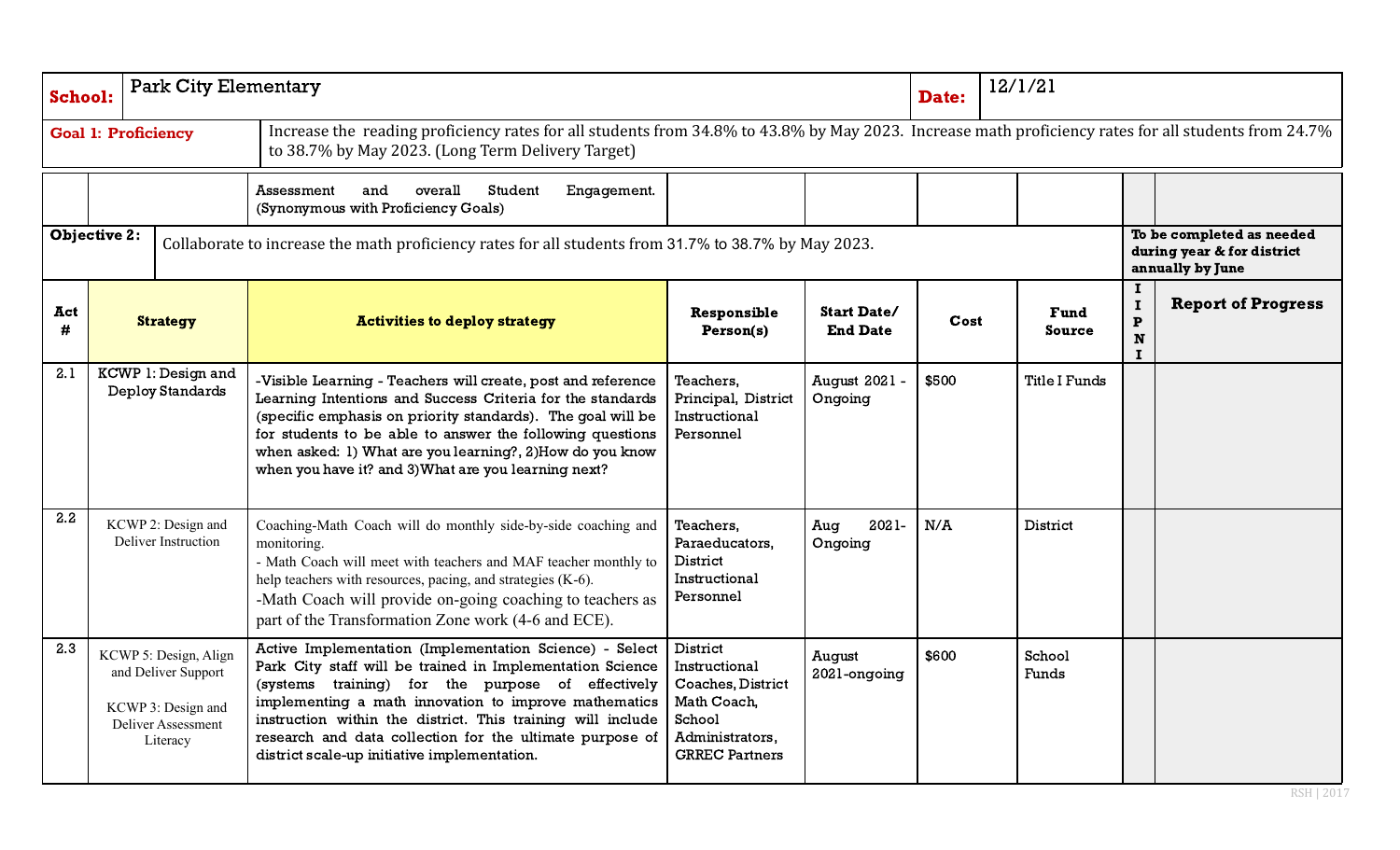| School:                    |  | <b>Park City Elementary</b>                                                               |                                                                                                                                                                                                                                                                                                                                                                                                                                                                                                                                                                                                                                                   |                                                                                                                                                      |                                  | Date:  | 12/1/21           |  |  |  |  |
|----------------------------|--|-------------------------------------------------------------------------------------------|---------------------------------------------------------------------------------------------------------------------------------------------------------------------------------------------------------------------------------------------------------------------------------------------------------------------------------------------------------------------------------------------------------------------------------------------------------------------------------------------------------------------------------------------------------------------------------------------------------------------------------------------------|------------------------------------------------------------------------------------------------------------------------------------------------------|----------------------------------|--------|-------------------|--|--|--|--|
| <b>Goal 1: Proficiency</b> |  |                                                                                           | to 38.7% by May 2023. (Long Term Delivery Target)                                                                                                                                                                                                                                                                                                                                                                                                                                                                                                                                                                                                 | Increase the reading proficiency rates for all students from 34.8% to 43.8% by May 2023. Increase math proficiency rates for all students from 24.7% |                                  |        |                   |  |  |  |  |
| 2.4                        |  | KCWP 2: Design and<br>Deliver Instruction<br>KCWP 5: Design, Align<br>and Deliver Support | Park City Elementary is a Transformation Zone school  <br>involved in Active Implementation with GRREC, KDE, and  <br>NIRN and will receive ongoing, intensive coaching around  <br>NCTM's Mathematics Teaching Practices as well as the<br>selected Innovations in math. Teachers will receive<br>professional learning around the math practices as well as<br>develop an action plan as a means to drive individual<br>growth and capacity. To measure fidelity and serve as data<br>for continuous improvement, the district will utilize the<br>Kentucky Mathematics Innovation Tool (KMIT) to monitor<br>and inform instructional practice. | Math Coach,<br>School<br>Administrators,<br><b>GRREC Partners</b>                                                                                    | August 2021-<br>ongoing          |        |                   |  |  |  |  |
| 2.5                        |  | <b>KCWP 1: Design and</b><br><b>Deploy Standards</b>                                      | Teachers will participate in district training that focuses on<br>standards<br>deconstruction,<br>developing<br>learning  <br>intentions/success criteria, focus standard identification,<br>unit development, and common assessment development.                                                                                                                                                                                                                                                                                                                                                                                                 | District support<br>staff                                                                                                                            | August<br>2021-Decemb<br>er 2023 | \$1000 | District<br>funds |  |  |  |  |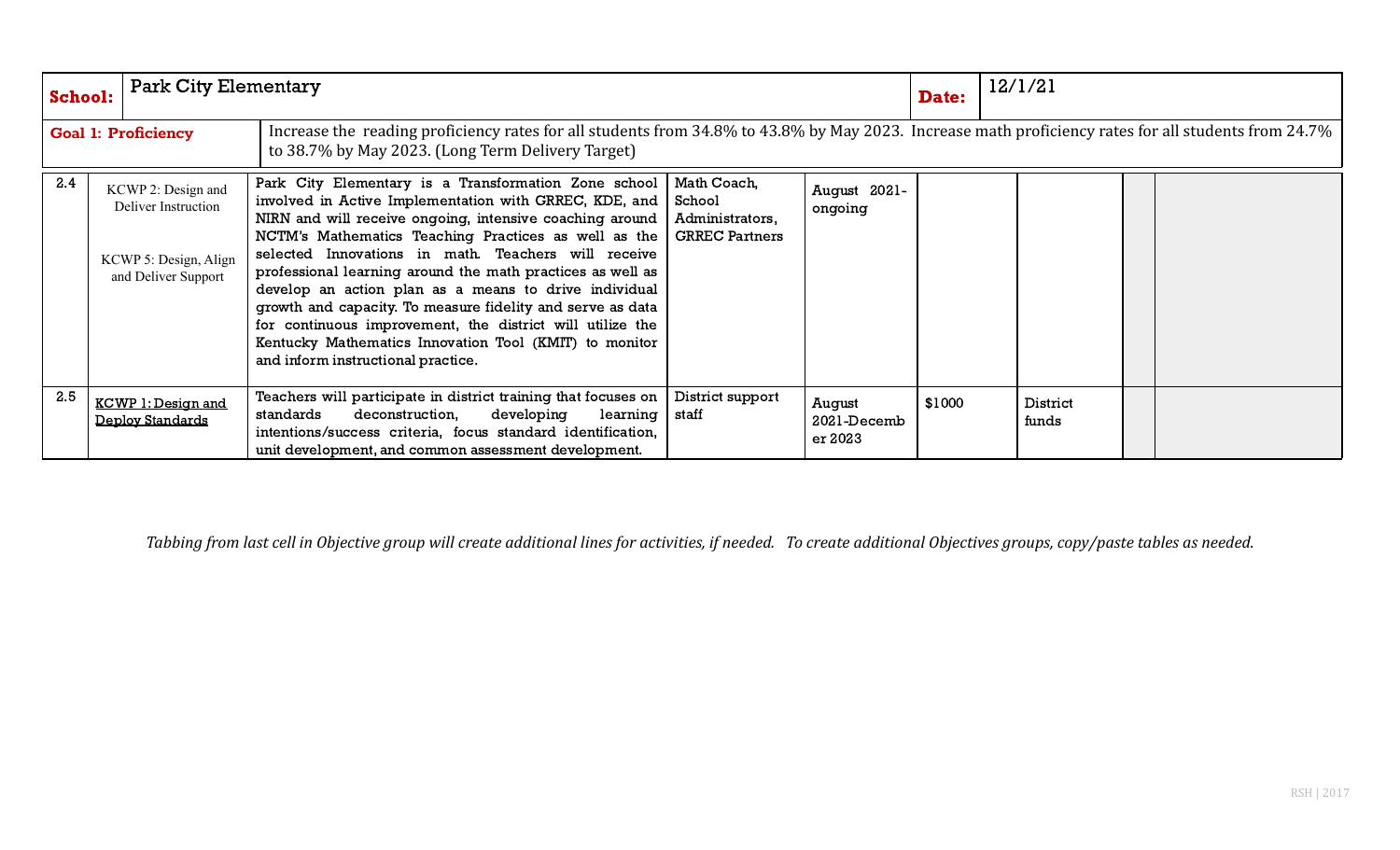| School:                 | Park City Elementary |                                                                                                                                                  | Date: | 12/1/21 |  |  |  |  |  |
|-------------------------|----------------------|--------------------------------------------------------------------------------------------------------------------------------------------------|-------|---------|--|--|--|--|--|
| <b>Goal 2: Separate</b> |                      | $\mid$ Obtain social studies proficiency rates for all students of at least 50%, increase the science proficiency rates from 20.4% to 30.4%, and |       |         |  |  |  |  |  |
| <b>Academic</b>         |                      | increase the number of students scoring proficient/distinguished in writing from $22\%$ to $57\%$ by May 2023.                                   |       |         |  |  |  |  |  |

| 7Which Strategy will the school/district use to address this goal? (The Strategy can be based upon | Which Activities will the school/district deploy based on the strategy or strategies chosen? (The links to the Key Core      |  |  |  |  |  |  |
|----------------------------------------------------------------------------------------------------|------------------------------------------------------------------------------------------------------------------------------|--|--|--|--|--|--|
| the six Key Core Work Processes listed below or another research-based approach. Provide           | Work Processes activity bank below may be a helpful resource. Provide a brief explanation or justification for the activity. |  |  |  |  |  |  |
| justification and/or attach evidence for why the strategy was chosen.)                             | <b>KCWP1: Design and Deploy Standards - Continuous Improvement Activities</b>                                                |  |  |  |  |  |  |
| <b>• KCWP 1: Design and Deploy Standards</b>                                                       | <b>KCWP2: Design and Deliver Instruction - Continuous Improvement Activities</b>                                             |  |  |  |  |  |  |
| • KCWP 2: Design and Deliver Instruction                                                           | KCWP3: Design and Deliver Assessment Literacy - Continuous Improvement Activities                                            |  |  |  |  |  |  |
| • KCWP 3: Design and Deliver Assessment Literacy                                                   | KCWP4: Review, Analyze and Apply Data - Continuous Improvement Activities                                                    |  |  |  |  |  |  |
| • KCWP 4: Review, Analyze and Apply Data                                                           | KCWP5: Design, Align and Deliver Support - Continuous Improvement Activities                                                 |  |  |  |  |  |  |
| • KCWP 5: Design, Align and Deliver Support                                                        | <b>KCWP6: Establishing Learning Culture and Environment - Continuous Improvement Activities</b>                              |  |  |  |  |  |  |
| • KCWP 6: Establishing Learning Culture and Environment                                            |                                                                                                                              |  |  |  |  |  |  |
|                                                                                                    |                                                                                                                              |  |  |  |  |  |  |

|          | Objective 1:                                 |                                                                                                                                                                                                                                                                                   | Obtain social studies proficiency rate at 50.7% by May 2022. (prior year's goal) |                                       |      |                |        | To be completed as needed<br>during year & for district<br>annually by June |  |
|----------|----------------------------------------------|-----------------------------------------------------------------------------------------------------------------------------------------------------------------------------------------------------------------------------------------------------------------------------------|----------------------------------------------------------------------------------|---------------------------------------|------|----------------|--------|-----------------------------------------------------------------------------|--|
| Act<br># | <b>Strategy</b>                              | <b>Activities to deploy strategy</b>                                                                                                                                                                                                                                              | <b>Responsible</b><br>Person(s)                                                  | <b>Start Date/</b><br><b>End Date</b> | Cost | Fund<br>Source | P<br>N | <b>Report of Progress</b>                                                   |  |
| 1.1      | KCWP 4: Review,<br>Analyze and Apply<br>Data | - CRTs will meet with fourth science and fifth social studies<br>teachers monthly to determine needs and resources needed. Fourth<br>science and fifth social studies teachers will participate in district<br>PLCs, administering CFAs and analyzing data to inform instruction. | <b>Fifth Social</b><br>Studies Teacher,<br>District<br>Curriculum Staff          | Aug 2021 -<br>Ongoing                 | N/A  | District       |        |                                                                             |  |
| 1.2      | KCWP 4: Review,<br>Analyze and Apply<br>Data | -CRT will regularly work with science and social studies teachers to<br>help them in integrating informational text into instruction.                                                                                                                                             | Fifth Social<br>Studies Teacher,<br>District<br>Curriculum Staff                 | Aug 2021<br>-Ongoing                  | N/A  | District       |        |                                                                             |  |
| 1.3      | KCWP 4: Review,<br>Analyze and Apply<br>Data | -A 4th science and 5th social studies scrimmage test will be<br>administered in winter and early spring, which will be<br>monitored by CRT.                                                                                                                                       | <b>Fifth Social</b><br>Studies Teacher,<br>District<br>Curriculum Staff          | Aug 2021<br>-Ongoing                  | N/A  | District       |        |                                                                             |  |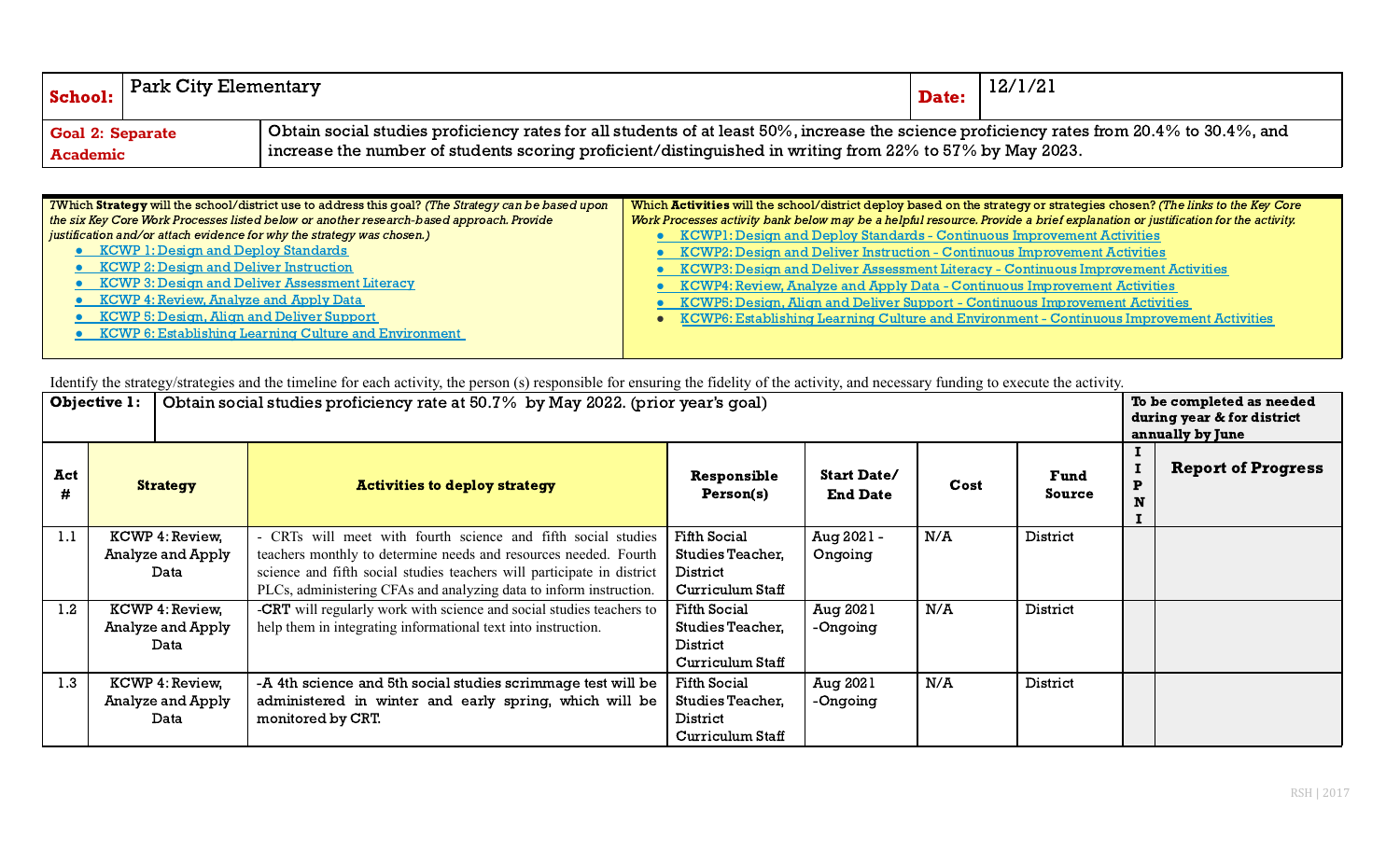| School:                                    | $\mid$ Park City Elementary |                                                                                                                                                                                                                                                              | 12/1/21<br>Date: |  |  |  |  |  |
|--------------------------------------------|-----------------------------|--------------------------------------------------------------------------------------------------------------------------------------------------------------------------------------------------------------------------------------------------------------|------------------|--|--|--|--|--|
| <b>Goal 2: Separate</b><br><b>Academic</b> |                             | Obtain social studies proficiency rates for all students of at least 50%, increase the science proficiency rates from 20.4% to 30.4%, and<br>$\mid$ increase the number of students scoring proficient/distinguished in writing from 22% to 57% by May 2023. |                  |  |  |  |  |  |

|     | <b>Objective 2:</b> | Increase science proficiency rates from 20.0% to 27.3% by May 2022.                                                                          |                          |                                       |      |                |        |                           |  |
|-----|---------------------|----------------------------------------------------------------------------------------------------------------------------------------------|--------------------------|---------------------------------------|------|----------------|--------|---------------------------|--|
| Act | <b>Strategy</b>     | <b>Activities to deploy strategy</b>                                                                                                         | Responsible<br>Person(s) | <b>Start Date/</b><br><b>End Date</b> | Cost | Fund<br>Source | P<br>N | <b>Report of Progress</b> |  |
| 2.1 | KCWP 4: Review,     | - CRTs will meet with fourth science and fifth social studies                                                                                | <b>Fourth Science</b>    | Aug 2021                              | N/A  | District       |        |                           |  |
|     | Analyze and Apply   | teachers monthly to determine needs and resources needed. Fourth                                                                             | <b>Teacher, District</b> | -Ongoing                              |      |                |        |                           |  |
|     | Data                | science and fifth social studies teachers will participate in district<br>PLCs, administering CFAs and analyzing data to inform instruction. | Curriculum Staff         |                                       |      |                |        |                           |  |
| 2.2 | KCWP 4: Review,     | <b>-CRT</b> will regularly work with science and social studies teachers to                                                                  | <b>Fourth Science</b>    | Aug 2021-                             | N/A  | District       |        |                           |  |
|     | Analyze and Apply   | help them in integrating informational text into instruction.                                                                                | Teacher, District        | Ongoing                               |      |                |        |                           |  |
|     | Data                |                                                                                                                                              | Curriculum Staff         |                                       |      |                |        |                           |  |
| 2.3 | KCWP 4: Review,     | -A 4th science and 5th social studies scrimmage test will be                                                                                 | <b>Fourth Science</b>    | Aug 2021-                             | N/A  | District       |        |                           |  |
|     | Analyze and Apply   | administered in winter and early spring, which will be                                                                                       | Teacher, District        | Ongoing                               |      |                |        |                           |  |
|     | Data                | monitored by CRT.                                                                                                                            | Curriculum Staff         |                                       |      |                |        |                           |  |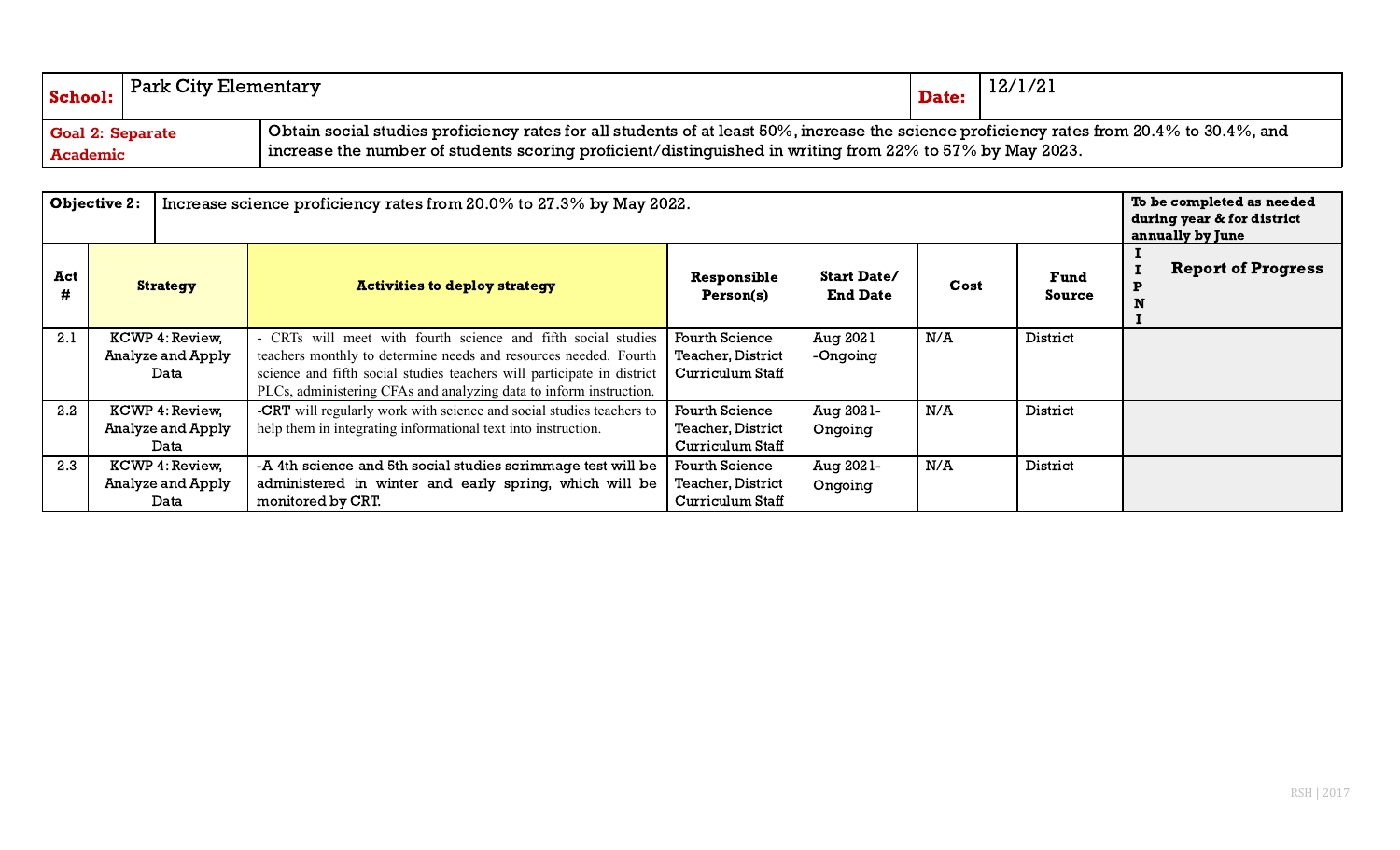| School:                 | Park City Elementary |                                                                                                                                           | Date: | 12/1/21 |  |  |  |
|-------------------------|----------------------|-------------------------------------------------------------------------------------------------------------------------------------------|-------|---------|--|--|--|
| <b>Goal 2: Separate</b> |                      | Obtain social studies proficiency rates for all students of at least 50%, increase the science proficiency rates from 20.4% to 30.4%, and |       |         |  |  |  |
| <b>Academic</b>         |                      | $\,$ increase the number of students scoring proficient/distinguished in writing from $22\%$ to $57\%$ by May 2023.                       |       |         |  |  |  |

|     | <b>Objective 3:</b>                          | Obtain a writing proficiency rate of at least 22% by May 2022.                                                                                                                                                              |                                                               | To be completed as needed<br>during year & for district<br>annually by June |      |                |   |                           |
|-----|----------------------------------------------|-----------------------------------------------------------------------------------------------------------------------------------------------------------------------------------------------------------------------------|---------------------------------------------------------------|-----------------------------------------------------------------------------|------|----------------|---|---------------------------|
| Act | <b>Strategy:</b>                             | <b>Activities to deploy strategy:</b>                                                                                                                                                                                       | Responsible<br>Person(s)                                      | <b>Start Date/</b><br><b>End Date</b>                                       | Cost | Fund<br>Source | P | <b>Report of Progress</b> |
| 3.1 | KCWP 4: Review,<br>Analyze and Apply<br>Data | -CRT will work with writing/language teachers monthly to<br>determine resources needed and gauge writing/language instruction<br>school-wide.                                                                               | Fifth Writing<br><b>Teacher, District</b><br>Curriculum Staff | Aug 2021<br>-Ongoing                                                        | N/A  | District       |   |                           |
| 3.2 | KCWP 4: Review,<br>Analyze and Apply<br>Data | - CRT will meet with the fifth grade writing teacher<br>monthly to determine needs and resources needed. A fifth<br>grade ODW scrimmage will be administered in winter and<br>early spring, which will be monitored by CRT. | Fifth Writing<br>Teacher, District<br>Curriculum Staff        | Aug 2021<br>-Ongoing                                                        | N/A  | District       |   |                           |
| 3.3 | KCWP 4: Review,<br>Analyze and Apply<br>Data | Fifth writing teacher will participate in district PLC.                                                                                                                                                                     | Fifth Writing<br>Teacher, District<br>Curriculum Staff        | Aug 2021<br>-Ongoing                                                        | N/A  | District       |   |                           |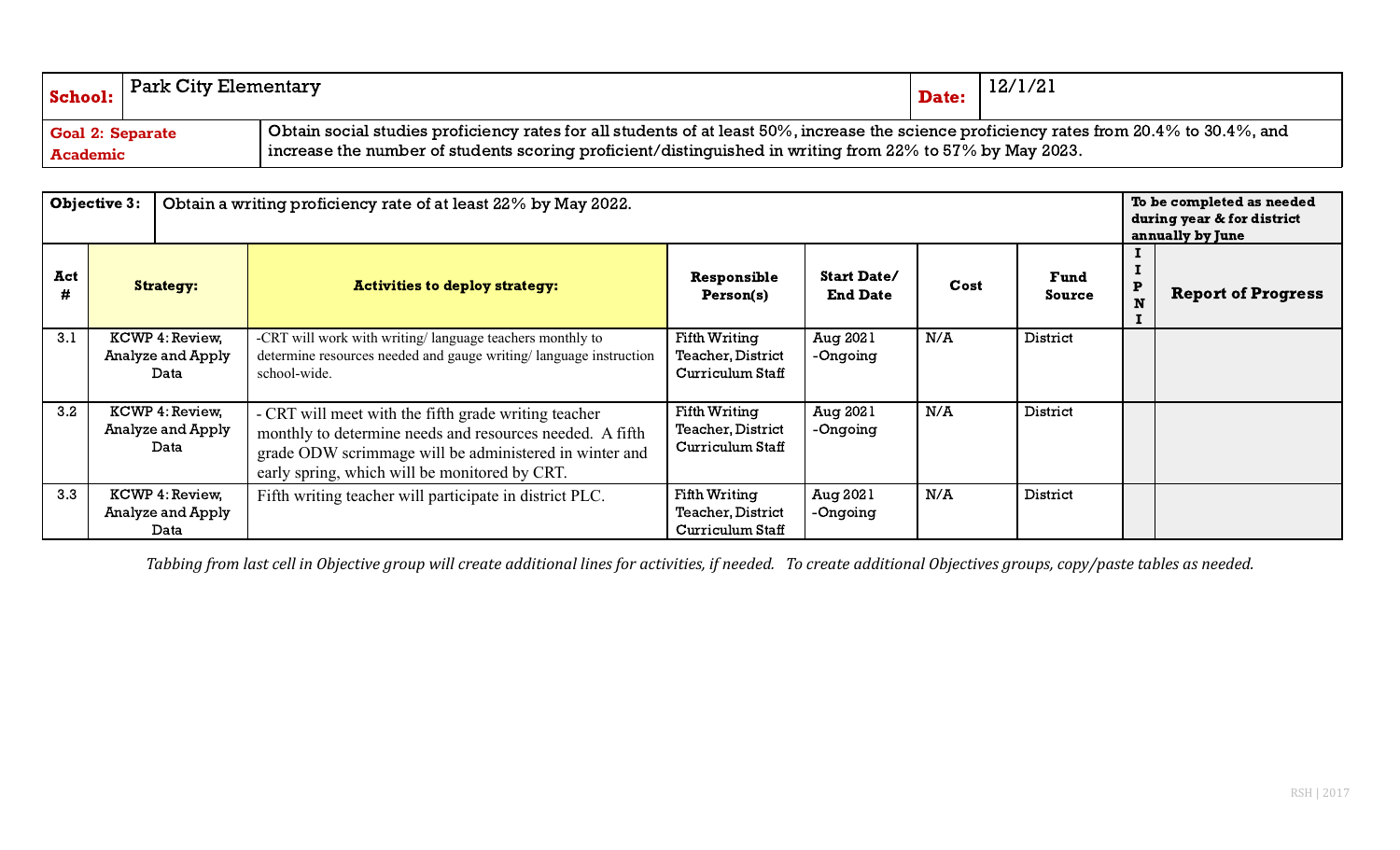| School:            | Park City Elementary |                                                                                                                                 | Date: | 12/1/21 |
|--------------------|----------------------|---------------------------------------------------------------------------------------------------------------------------------|-------|---------|
| <b>Goal 3: GAP</b> |                      | Decrease the novice ratings for students with disabilities in math from 53.5% to 48.5% by May 2023. (Long Term Delivery Target) |       |         |

| Which Strategy will the school/district use to address this goal? (The Strategy can be based upon | Which Activities will the school/district deploy based on the strategy or strategies chosen? (The links to the Key Core      |  |  |  |  |  |  |
|---------------------------------------------------------------------------------------------------|------------------------------------------------------------------------------------------------------------------------------|--|--|--|--|--|--|
| the six Key Core Work Processes listed below or another research-based approach. Provide          | Work Processes activity bank below may be a helpful resource. Provide a brief explanation or justification for the activity. |  |  |  |  |  |  |
| justification and/or attach evidence for why the strategy was chosen.)                            | <b>KCWP1: Design and Deploy Standards - Continuous Improvement Activities</b>                                                |  |  |  |  |  |  |
| <b>• KCWP 1: Design and Deploy Standards</b>                                                      | <b>KCWP2: Design and Deliver Instruction - Continuous Improvement Activities</b>                                             |  |  |  |  |  |  |
| • KCWP 2: Design and Deliver Instruction                                                          | KCWP3: Design and Deliver Assessment Literacy - Continuous Improvement Activities                                            |  |  |  |  |  |  |
| • KCWP 3: Design and Deliver Assessment Literacy                                                  | KCWP4: Review, Analyze and Apply Data - Continuous Improvement Activities                                                    |  |  |  |  |  |  |
| • KCWP 4: Review, Analyze and Apply Data                                                          | KCWP5: Design, Align and Deliver Support - Continuous Improvement Activities                                                 |  |  |  |  |  |  |
| • KCWP 5: Design, Align and Deliver Support                                                       | KCWP6: Establishing Learning Culture and Environment - Continuous Improvement Activities                                     |  |  |  |  |  |  |
| • KCWP 6: Establishing Learning Culture and Environment                                           |                                                                                                                              |  |  |  |  |  |  |
|                                                                                                   |                                                                                                                              |  |  |  |  |  |  |

|          | <b>Objective 1:</b>                          | Collaborate to decrease the novice math rates for students with disabilities from 53.5% to 51% by May 2022. |                                                                                                                                                                                                                                                                                                                                                                                                                                                                                             |                                                                                                         |                                       |      |                        |    | To be completed as needed<br>during year & for district<br>annually by June |  |
|----------|----------------------------------------------|-------------------------------------------------------------------------------------------------------------|---------------------------------------------------------------------------------------------------------------------------------------------------------------------------------------------------------------------------------------------------------------------------------------------------------------------------------------------------------------------------------------------------------------------------------------------------------------------------------------------|---------------------------------------------------------------------------------------------------------|---------------------------------------|------|------------------------|----|-----------------------------------------------------------------------------|--|
| Act<br># | <b>Strategy</b>                              |                                                                                                             | <b>Activities to deploy strategy</b>                                                                                                                                                                                                                                                                                                                                                                                                                                                        | Responsible<br>Person(s)                                                                                | <b>Start Date/</b><br><b>End Date</b> | Cost | Fund<br>Source         | IP | <b>Report of Progress</b>                                                   |  |
| 1.1      | KCWP 5: Design, Align<br>and Deliver Support |                                                                                                             | Monthly Connect Meetings - Monthly review of progress<br>monitoring for all students in RTI, intervention is adjusted as<br>needed, parent communication on student progress is sent<br>to inform parents and elicit two-way communication and<br>MAP data will be reviewed for RTI placement and progress.<br>(CRT will meet with teachers quarterly to discuss tier one<br>interventions as well as meet with interventionists on tier 2<br>and 3 interventions and monitoring $(K-6)$ .) | Teachers,<br>RtI Staff,<br>Principal,<br>District<br>Instructional<br>Personnel, School<br>Psychologist | Aug 2021<br>ongoing                   | \$0  | No Funding<br>Required |    |                                                                             |  |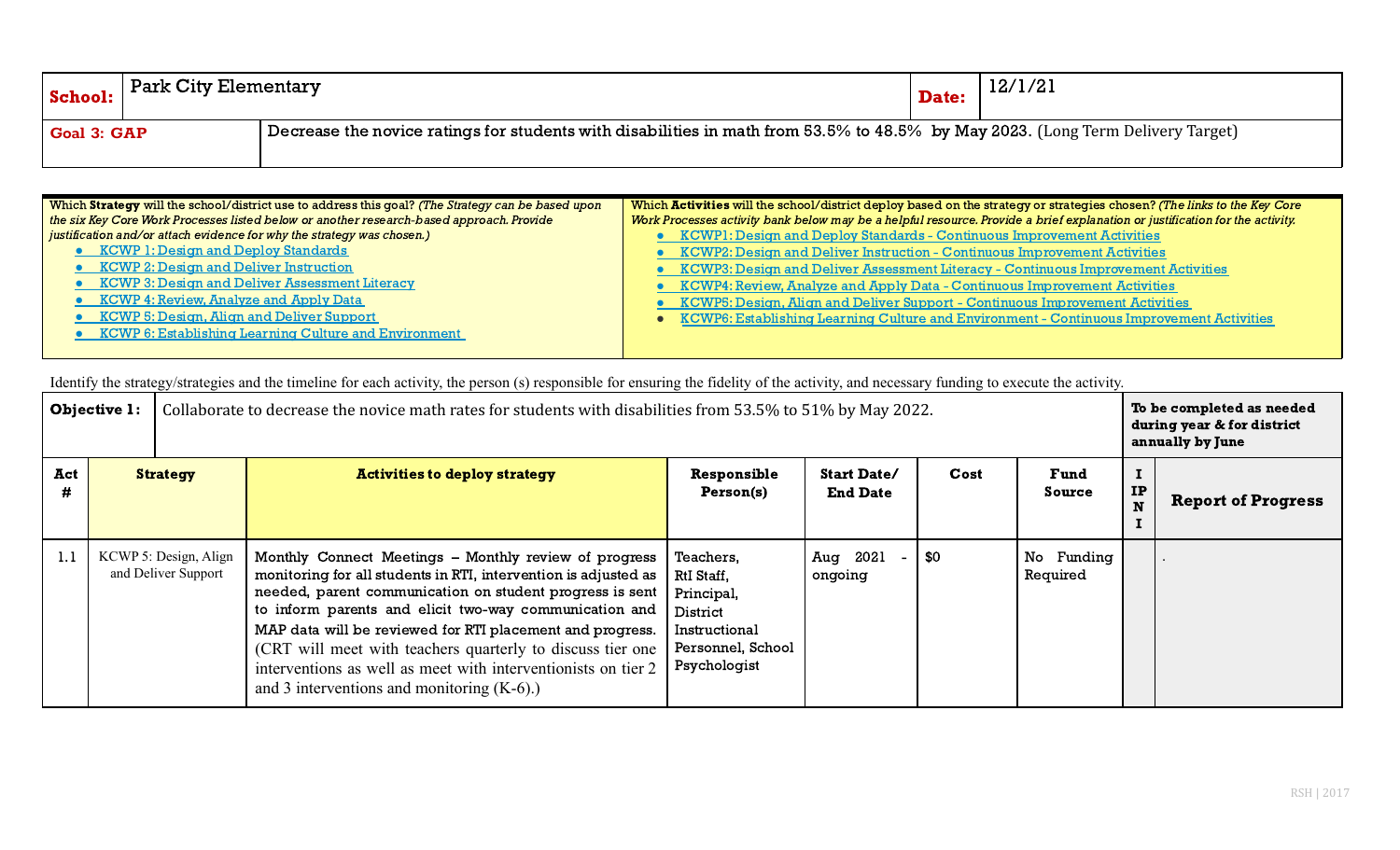| <b>School:</b> | <b>Park City Elementary</b>                  |                                                                                                                                                                                                                                                                                                                                                                                                                                          |                                                                       |                         | Date:             | 12/1/21                |  |                                                         |
|----------------|----------------------------------------------|------------------------------------------------------------------------------------------------------------------------------------------------------------------------------------------------------------------------------------------------------------------------------------------------------------------------------------------------------------------------------------------------------------------------------------------|-----------------------------------------------------------------------|-------------------------|-------------------|------------------------|--|---------------------------------------------------------|
|                | <b>Goal 3: GAP</b>                           | Decrease the novice ratings for students with disabilities in math from 53.5% to 48.5% by May 2023. (Long Term Delivery Target)                                                                                                                                                                                                                                                                                                          |                                                                       |                         |                   |                        |  |                                                         |
| 1.2            | KCWP 5: Design, Align<br>and Deliver Support | Enrichment/Recovery Time - All teachers will utilize an<br>enrichment/recovery time program for students who lack<br>understanding of key concepts, skill, and relationships.<br>(CRT will meet with teachers quarterly to discuss tier one<br>interventions as well as meet with interventionists on tier 2<br>and 3 interventions and monitoring $(K-6)$ .)                                                                            | Teachers,<br>RtI<br>Interventionists                                  | Aug 2021<br>ongoing     | \$0               | No Funding<br>Required |  |                                                         |
| 1.3            | KCWP 4: Review.<br>Analyze and Apply Data    | Progress Monitoring/Benchmark Data - MAP/AIMSWeb<br>Data will be reviewed for RTI placement and progress as<br>well as weekly (Tier 3 students) or bi-weekly (Tier 2<br>students) being monitored through AIMSWeb. All tier 3<br>students will be monitored with AIMSWeb weekly.                                                                                                                                                         | RTI Staff,<br>Teachers                                                | 2021<br>Aug<br>Ongoing  | \$5.50<br>student | District<br>per        |  |                                                         |
| 1.4            | KCWP 4: Review,<br>Analyze and Apply Data    | Clear Expectations - A school wide focus on clear<br>expectations will occur through: Using Walk-Through<br>Process and periodically checking for use of<br>Research-Based Strategies (Marzano's, John Hattie, etc.),<br>Success Criteria,<br>Learning Intentions,<br>Formative<br>Assessment and overall Student Engagement. (Synonymous<br>with Proficiency Goals)                                                                     | Teachers,<br>Principal, District<br>Instructional<br>Personnel        | Aug<br>2021<br>-Ongoing | \$1000<br>(Subs)  | <b>Title I Funds</b>   |  |                                                         |
| 1.5            | KCWP 2: Design and<br>Deliver Instruction    | Coaching-Math Coach will do monthly side-by-side coaching and<br>monitoring.<br>Math Coach will meet with teachers and MAF teacher monthly to<br>help teachers with resources, pacing, and strategies (K-6).<br>Math Coach will provide on-going coaching to teachers as<br>part of the Transformation Zone work (2-6).<br>Math Intervention teacher provides support in teaching<br>strategies, content, planning, and assessment data. | Teachers,<br>Paraeducators,<br>District<br>Instructional<br>Personnel | 2021-<br>Aug<br>Ongoing | N/A               | District               |  |                                                         |
|                | <b>Objective 2:</b>                          | Collaborate to decrease the novice math rates for students with disabilities from 51.5% to 49% by May 2023.                                                                                                                                                                                                                                                                                                                              |                                                                       |                         |                   |                        |  | To be completed as needed<br>during year & for district |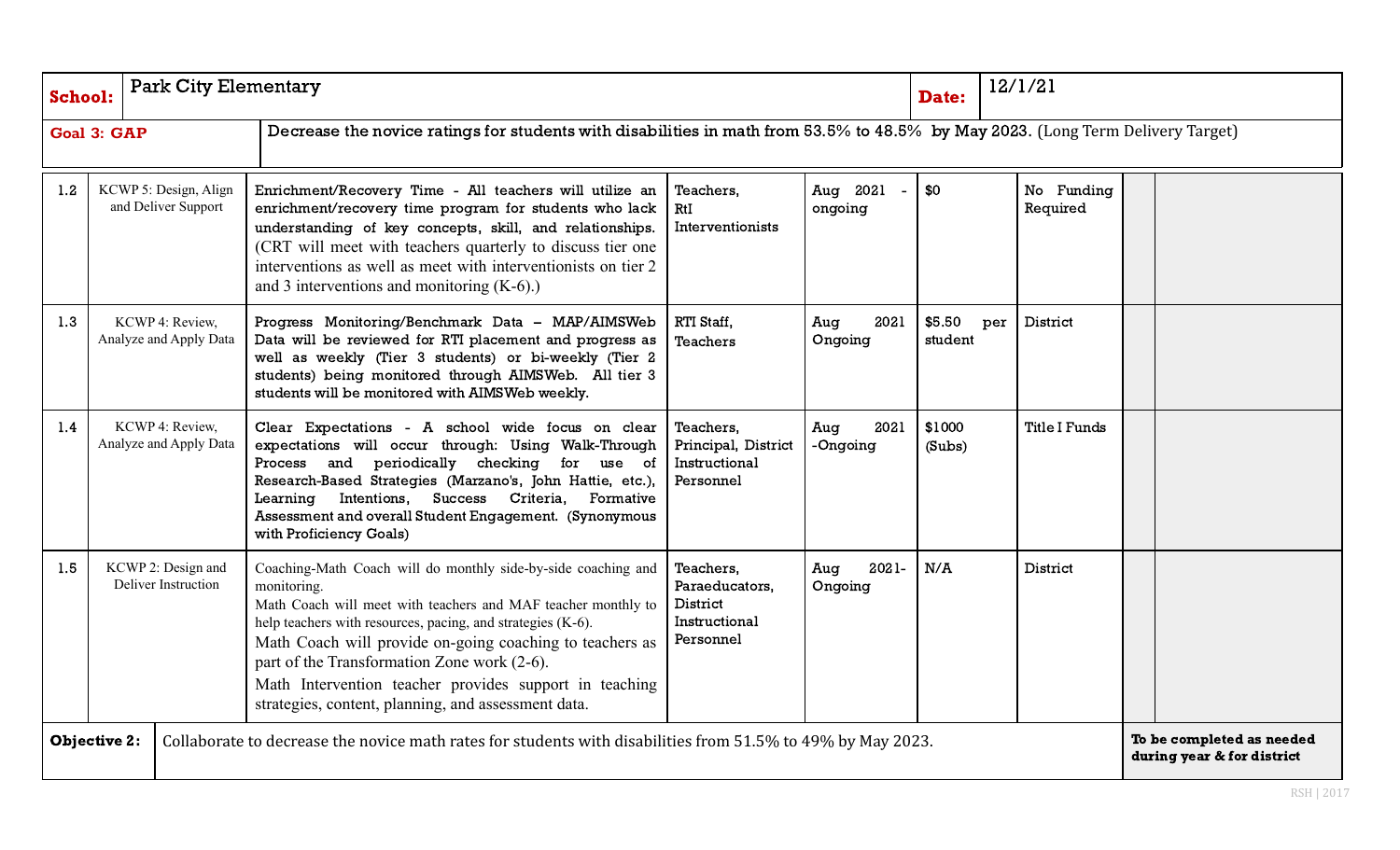| <b>School:</b> | <b>Park City Elementary</b>                                                                          |                                                                                                                                                                                                                                                                                                                                                                                                                                                                                             | 12/1/21<br>Date:                                                                                                    |                                       |       |                              |                           |                           |
|----------------|------------------------------------------------------------------------------------------------------|---------------------------------------------------------------------------------------------------------------------------------------------------------------------------------------------------------------------------------------------------------------------------------------------------------------------------------------------------------------------------------------------------------------------------------------------------------------------------------------------|---------------------------------------------------------------------------------------------------------------------|---------------------------------------|-------|------------------------------|---------------------------|---------------------------|
|                | <b>Goal 3: GAP</b>                                                                                   | Decrease the novice ratings for students with disabilities in math from 53.5% to 48.5% by May 2023. (Long Term Delivery Target)                                                                                                                                                                                                                                                                                                                                                             |                                                                                                                     |                                       |       |                              |                           |                           |
|                |                                                                                                      |                                                                                                                                                                                                                                                                                                                                                                                                                                                                                             |                                                                                                                     |                                       |       |                              |                           | annually by June          |
| Act<br>#       | <b>Strategy</b>                                                                                      | <b>Activities to deploy strategy</b>                                                                                                                                                                                                                                                                                                                                                                                                                                                        | Responsible<br>Person(s)                                                                                            | <b>Start Date/</b><br><b>End Date</b> | Cost  | <b>Fund</b><br><b>Source</b> | п.<br>IP<br>N<br>$\bf{I}$ | <b>Report of Progress</b> |
| 2.1            | KCWP 5: Design, Align<br>and Deliver Support                                                         | Monthly Connect Meetings - Monthly review of progress<br>monitoring for all students in RTI, intervention is adjusted as<br>needed, parent communication on student progress is sent<br>to inform parents and elicit two-way communication and<br>MAP data will be reviewed for RTI placement and progress.<br>(CRT will meet with teachers quarterly to discuss tier one<br>interventions as well as meet with interventionists on tier 2<br>and 3 interventions and monitoring $(K-6)$ .) | Teachers,<br>RtI Staff,<br>Principal,<br>District<br>Instructional<br>Personnel, School<br>Psychologist             | Aug 2021<br>ongoing                   | \$0   | No Funding<br>Required       |                           |                           |
| 2.2            | KCWP 5: Design, Align<br>and Deliver Support<br>KCWP 3: Design and<br>Deliver Assessment<br>Literacy | Active Implementation (Implementation Science) - Select<br>Park City staff will be trained in Implementation Science<br>(systems training) for the purpose of effectively<br>implementing a math innovation to improve mathematics<br>instruction within the district. This training will include<br>research and data collection for the ultimate purpose of<br>district scale-up initiative implementation.                                                                               | District<br>Instructional<br>Coaches, District<br>Math Coach,<br>School<br>Administrators,<br><b>GRREC Partners</b> | August<br>2021-ongoing                | \$600 | School<br>Funds              |                           |                           |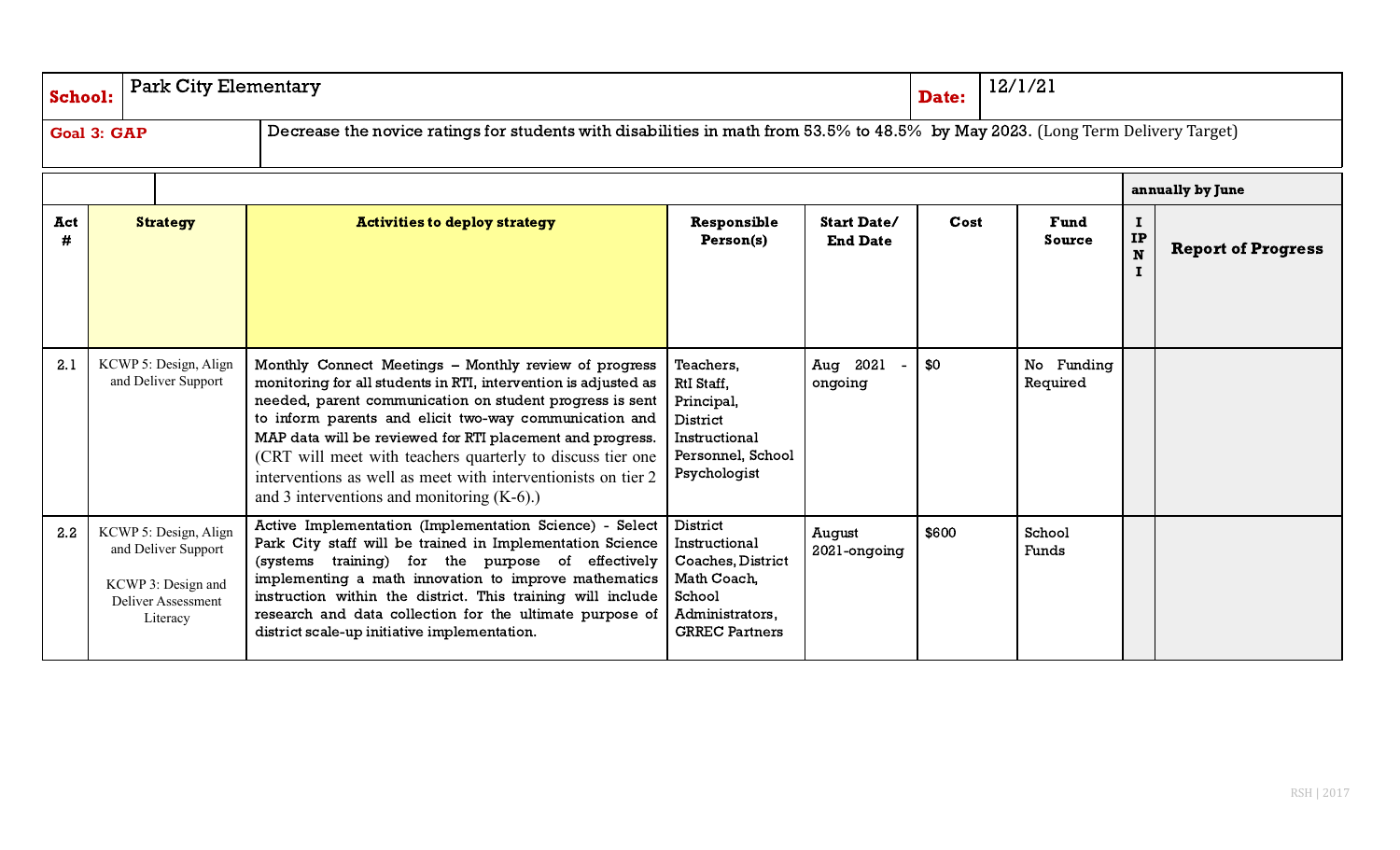| <b>School:</b>     | <b>Park City Elementary</b>                                                               |                                                                                                                                                                                                                                                                                                                                                                                                                                                                                                                                                                                                                                                                                   |                 |                         | Date: | 12/1/21 |  |  |
|--------------------|-------------------------------------------------------------------------------------------|-----------------------------------------------------------------------------------------------------------------------------------------------------------------------------------------------------------------------------------------------------------------------------------------------------------------------------------------------------------------------------------------------------------------------------------------------------------------------------------------------------------------------------------------------------------------------------------------------------------------------------------------------------------------------------------|-----------------|-------------------------|-------|---------|--|--|
| <b>Goal 3: GAP</b> |                                                                                           | Decrease the novice ratings for students with disabilities in math from 53.5% to 48.5% by May 2023. (Long Term Delivery Target)                                                                                                                                                                                                                                                                                                                                                                                                                                                                                                                                                   |                 |                         |       |         |  |  |
| 2.3                | KCWP 2: Design and<br>Deliver Instruction<br>KCWP 5: Design, Align<br>and Deliver Support | Park City Elementary is a Transformation Zone school   Math Coach,<br>involved in Active Implementation with GRREC, KDE, and School<br>NIRN and will receive ongoing, intensive coaching around  <br>NCTM's Mathematics Teaching Practices as well as the GRREC Partners<br>selected Innovations in math. Teachers will receive<br>professional learning around the math practices as well as<br>develop an action plan as a means to drive individual<br>growth and capacity. To measure fidelity and serve as data<br>for continuous improvement, the district will utilize the<br>Kentucky Mathematics Innovation Tool (KMIT) to monitor<br>and inform instructional practice. | Administrators, | August 2021-<br>ongoing |       |         |  |  |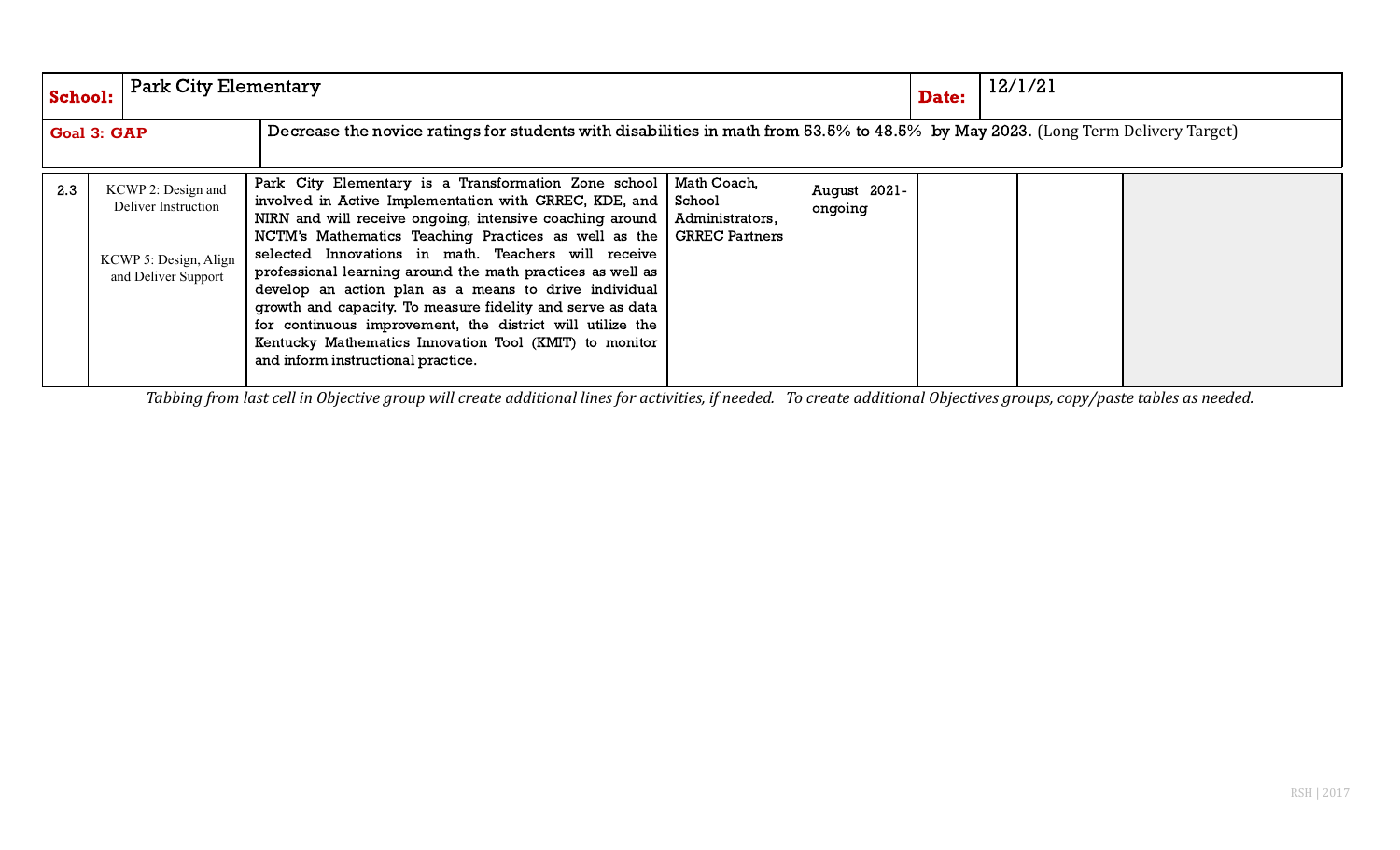| School:       | <b>Park City Elementary</b> | <b>Date: 12/1/21</b>                                                                                                      |  |
|---------------|-----------------------------|---------------------------------------------------------------------------------------------------------------------------|--|
| Goal 4:       |                             | Decrease the novice ratings for all students in reading from 35.4% to 21.2%, and in math from 25.3% to 23.5% by May 2023. |  |
| <b>Growth</b> |                             |                                                                                                                           |  |

| Which Strategy will the school/district use to address this goal? (The Strategy can be based upon | Which Activities will the school/district deploy based on the strategy or strategies chosen? (The links to the Key Core      |  |  |  |  |  |  |
|---------------------------------------------------------------------------------------------------|------------------------------------------------------------------------------------------------------------------------------|--|--|--|--|--|--|
| the six Key Core Work Processes listed below or another research-based approach. Provide          | Work Processes activity bank below may be a helpful resource. Provide a brief explanation or justification for the activity. |  |  |  |  |  |  |
| justification and/or attach evidence for why the strategy was chosen.)                            | <b>KCWP1: Design and Deploy Standards - Continuous Improvement Activities</b>                                                |  |  |  |  |  |  |
| • KCWP 1: Design and Deploy Standards                                                             | <b>KCWP2: Design and Deliver Instruction - Continuous Improvement Activities</b>                                             |  |  |  |  |  |  |
| • KCWP 2: Design and Deliver Instruction                                                          | KCWP3: Design and Deliver Assessment Literacy - Continuous Improvement Activities                                            |  |  |  |  |  |  |
| • KCWP 3: Design and Deliver Assessment Literacy                                                  | <b>KCWP4: Review, Analyze and Apply Data - Continuous Improvement Activities</b>                                             |  |  |  |  |  |  |
| • KCWP 4: Review, Analyze and Apply Data                                                          | <b>KCWP5: Design, Align and Deliver Support - Continuous Improvement Activities</b>                                          |  |  |  |  |  |  |
| • KCWP 5: Design, Align and Deliver Support                                                       | KCWP6: Establishing Learning Culture and Environment - Continuous Improvement Activities                                     |  |  |  |  |  |  |
| • KCWP 6: Establishing Learning Culture and Environment                                           |                                                                                                                              |  |  |  |  |  |  |
|                                                                                                   |                                                                                                                              |  |  |  |  |  |  |

| <b>Objective 1:</b> |                                              |                                                                                                                                                                                                                                                                                                                                                                                                                                               | Decrease the novice ratings for all students in reading from 35.4% to 28.3% by May 2022. |                                       |                          |                      |  |                                                                                                     |
|---------------------|----------------------------------------------|-----------------------------------------------------------------------------------------------------------------------------------------------------------------------------------------------------------------------------------------------------------------------------------------------------------------------------------------------------------------------------------------------------------------------------------------------|------------------------------------------------------------------------------------------|---------------------------------------|--------------------------|----------------------|--|-----------------------------------------------------------------------------------------------------|
| Act<br>#            | <b>Strategy</b>                              | <b>Activities to deploy strategy</b>                                                                                                                                                                                                                                                                                                                                                                                                          | Responsible<br>Person(s)                                                                 | <b>Start Date/</b><br><b>End Date</b> | Cost                     | Fund<br>Source       |  | <b>Report of Progress</b>                                                                           |
| 1.1                 | KCWP 4: Review,<br>Analyze and Apply Data    | Progress Monitoring/Benchmark Data - Teachers will utilize<br>NWEA MAP to monitor student growth in the area of  <br>reading. Assessments will be given at minimum on a<br>quarterly assessment schedule. Data gained from the<br>assessments will be used to pinpoint learner needs to<br>sustain growth. MAP data digs will take place upon the<br>completion of each assessment to monitor progress and<br>select points of focus for RTI. | Teachers,<br>RtI Staff,<br>Principal                                                     | $2021 -$<br>Aug<br>Ongoing            | \$5.50<br>per<br>student | District             |  | Progressing - MAP data<br>was utilized to place<br>students into the correct<br>RTI groups.         |
| 1.2 <sub>2</sub>    | KCWP 4: Review,<br>Analyze and Apply<br>Data | -Data Teams Process - 1) Teachers identify priority<br>standards, 2) Teachers create common formative<br>assessments (about the priority standards), 3) Assess and<br>collect data using CFAs and 4) Analyze the data in a data                                                                                                                                                                                                               | Teachers,<br>Principal, District<br>Instructional<br>Personnel                           | 2021-<br>Aug<br>Ongoing               | \$500                    | <b>Title I Funds</b> |  | Progressing - this process<br>needs improvement and<br>will be a focus in the 21-22<br>school year. |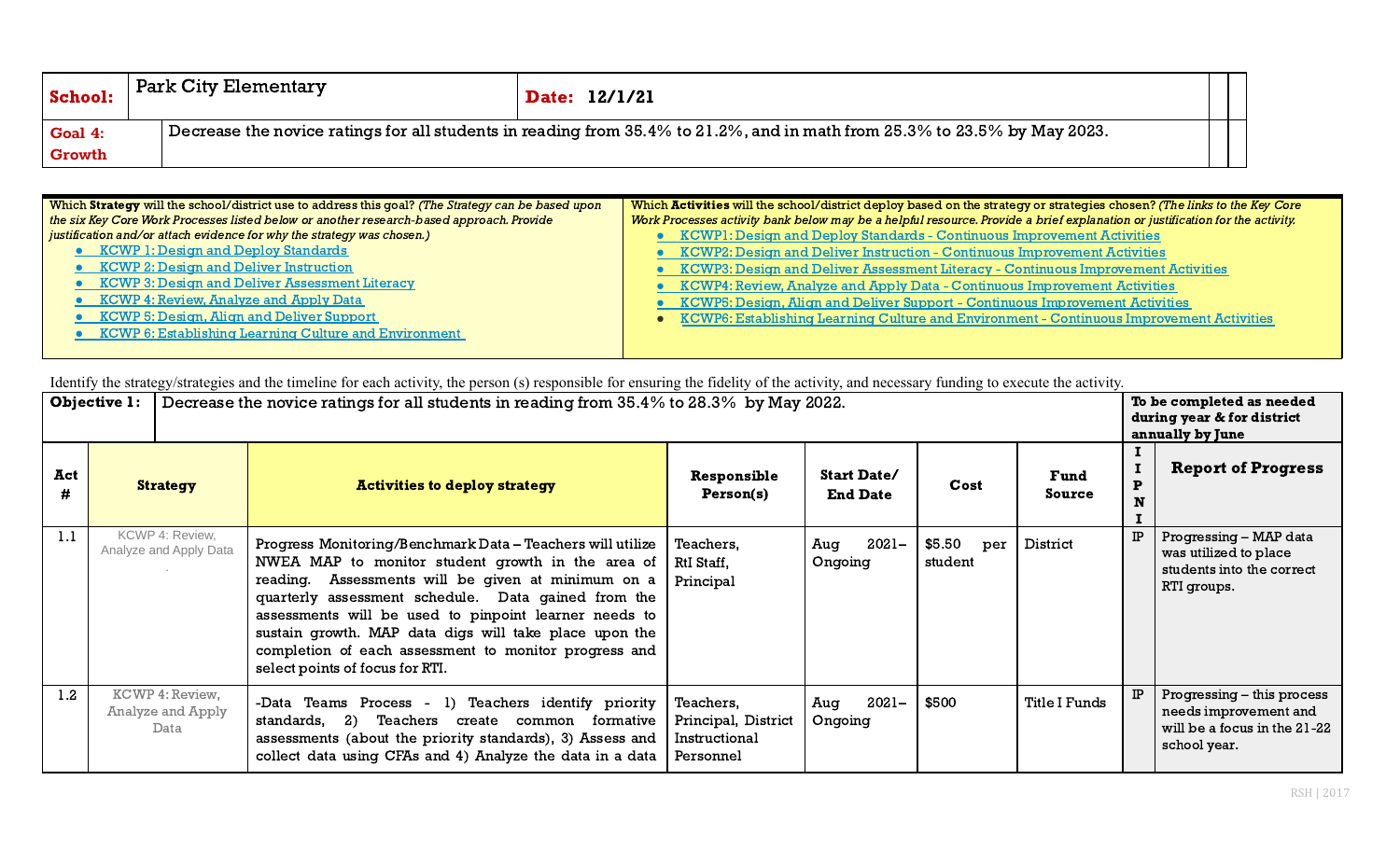| <b>School:</b>           | <b>Park City Elementary</b>                                                                    |                                              |                                                                                                                                                                                                                                                                                                                                                                                                                                                    | Date: 12/1/21 |                                                                |                                                                             |       |                       |                                         |                                                                                                                                                                                                  |
|--------------------------|------------------------------------------------------------------------------------------------|----------------------------------------------|----------------------------------------------------------------------------------------------------------------------------------------------------------------------------------------------------------------------------------------------------------------------------------------------------------------------------------------------------------------------------------------------------------------------------------------------------|---------------|----------------------------------------------------------------|-----------------------------------------------------------------------------|-------|-----------------------|-----------------------------------------|--------------------------------------------------------------------------------------------------------------------------------------------------------------------------------------------------|
| Goal 4:<br><b>Growth</b> |                                                                                                |                                              | Decrease the novice ratings for all students in reading from 35.4% to 21.2%, and in math from 25.3% to 23.5% by May 2023.                                                                                                                                                                                                                                                                                                                          |               |                                                                |                                                                             |       |                       |                                         |                                                                                                                                                                                                  |
|                          |                                                                                                |                                              | team and implement research-based strategies to increase<br>student engagement. CRTs will meet regularly with data<br>teams to support CFA administration, data analysis, and<br>instructional practice differentiation.                                                                                                                                                                                                                           |               |                                                                |                                                                             |       |                       |                                         |                                                                                                                                                                                                  |
| 1.3                      | KCWP 1: Design and<br>Deploy Standards                                                         |                                              | -Visible Learning - Teachers will create, post and reference<br>Learning Intentions and Success Criteria for the standards<br>(specific emphasis on priority standards). The goal will be<br>for students to be able to answer the following questions<br>when asked: 1) What are you learning?, 2) How do you know<br>when you have it? and 3) What are you learning next? CRT<br>will meet weekly with teachers for Visible Learning<br>support. |               | Teachers,<br>Principal, District<br>Instructional<br>Personnel | $2021 -$<br>Aug<br>Ongoing                                                  | \$500 | <b>Title I Funds</b>  | <b>IP</b>                               | Progressing - teachers do<br>post and reference LISC.<br>The improvement is<br>needed in making sure<br>they can verbalize what<br>they are learning and how<br>they know they<br>understand it. |
| 1.4                      |                                                                                                | KCWP 5: Design, Align<br>and Deliver Support | -Professional Learning Communities (PLC) - Teachers will<br>participate in school-based and district-based PLCs to<br>increase teaching capacity in order to ultimately increase<br>student engagement at Park City Elementary. Teachers will<br>generate real time data and create next steps for increasing<br>student engagement.                                                                                                               |               | Teachers,<br>Principal, District<br>Instructional<br>Personnel | $2021 -$<br>Aug<br>Ongoing                                                  | \$500 | <b>Title I Funds</b>  |                                         | Progressing - PLCs took<br>place monthly.                                                                                                                                                        |
|                          | <b>Objective 2:</b><br>Decrease the novice ratings in reading from 28.3% to 21.2% by May 2023. |                                              |                                                                                                                                                                                                                                                                                                                                                                                                                                                    |               |                                                                | To be completed as needed<br>during year & for district<br>annually by June |       |                       |                                         |                                                                                                                                                                                                  |
| Act<br>#                 |                                                                                                | <b>Strategy</b>                              | <b>Activities to deploy strategy</b>                                                                                                                                                                                                                                                                                                                                                                                                               |               | Responsible<br>Person(s)                                       | <b>Start Date/</b><br><b>End Date</b>                                       | Cost  | <b>Fund</b><br>Source | Ι.<br>$\bf{I}$<br>$\mathbf P$<br>N<br>T | <b>Report of Progress</b>                                                                                                                                                                        |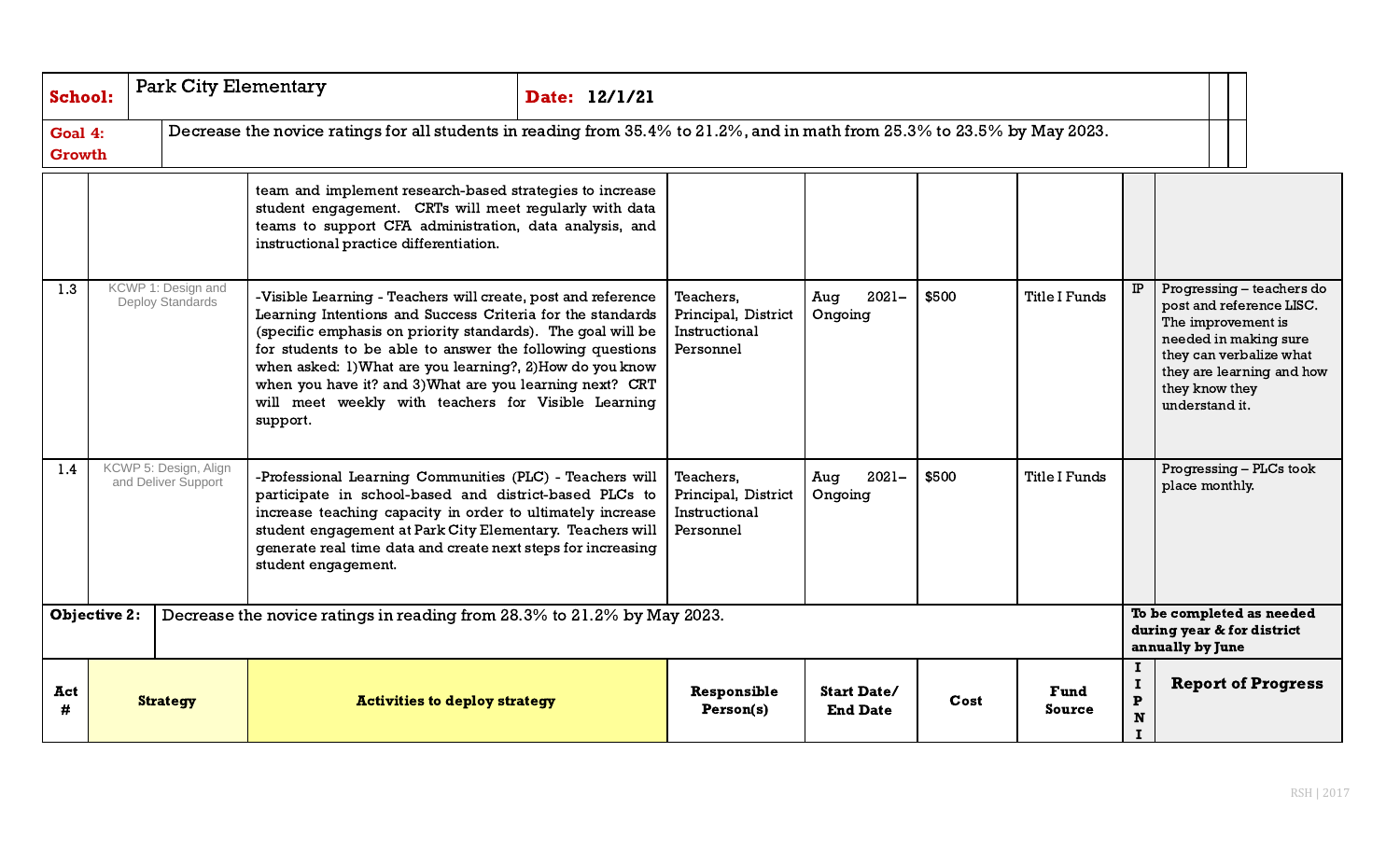| <b>School:</b>           | <b>Park City Elementary</b><br>Date: 12/1/21 |                                                                                                        |                                                                                                                                                                                                                                                                                                                                                                                                                                                                   |  |                                                                       |                            |                          |                      |    |                                                                                                     |
|--------------------------|----------------------------------------------|--------------------------------------------------------------------------------------------------------|-------------------------------------------------------------------------------------------------------------------------------------------------------------------------------------------------------------------------------------------------------------------------------------------------------------------------------------------------------------------------------------------------------------------------------------------------------------------|--|-----------------------------------------------------------------------|----------------------------|--------------------------|----------------------|----|-----------------------------------------------------------------------------------------------------|
| Goal 4:<br><b>Growth</b> |                                              |                                                                                                        | Decrease the novice ratings for all students in reading from 35.4% to 21.2%, and in math from 25.3% to 23.5% by May 2023.                                                                                                                                                                                                                                                                                                                                         |  |                                                                       |                            |                          |                      |    |                                                                                                     |
| 2.1                      |                                              | KCWP 4: Review,<br>Analyze and Apply Data                                                              | Progress Monitoring/Benchmark Data - Teachers will utilize<br>NWEA MAP to monitor student growth in the area of math.<br>Assessments will be given at minimum on a quarterly<br>assessment schedule. Data gained from the assessments<br>will be used to pinpoint learner needs to sustain growth.<br>MAP data digs will take place upon the completion of each<br>assessment to monitor progress and select points of focus<br>for RTI.                          |  | Teachers,<br>RtI Staff,<br>Principal                                  | Aug<br>$2021 -$<br>Ongoing | \$5.50<br>per<br>student | District             | IP | Progressing - MAP data<br>was utilized to place<br>students into the correct<br>RTI groups.         |
| 2.2                      |                                              | KCWP 4: Review,<br>Analyze and Apply<br>Data                                                           | -Data Teams Process - 1) Teachers identify priority<br>standards,<br>Teachers create common formative<br>2)<br>assessments (about the priority standards), 3) Assess and<br>collect data using CFAs and 4) Analyze the data in a data<br>team and implement research-based strategies to increase<br>student engagement. CRTs will meet regularly with data<br>teams to support CFA administration, data analysis, and<br>instructional practice differentiation. |  | Teachers,<br>Principal, District<br>Instructional<br>Personnel        | $2021 -$<br>Aug<br>Ongoing | \$500                    | <b>Title I Funds</b> | IP | Progressing - this process<br>needs improvement and<br>will be a focus in the 21-22<br>school year. |
| 2.3                      | $\bullet$                                    | KCWP 1:<br>Design and<br>Deploy<br><b>Standards</b><br>KCWP 2:<br>Design and<br>Deliver<br>Instruction | Coaching-Math Coach will do monthly side-by-side coaching and<br>monitoring.<br>- Math Coach will meet with teachers and MAF teacher monthly to<br>help teachers with resources, pacing, and strategies (K-6).<br>-Math Coach will provide on-going coaching to teachers as<br>part of the Transformation Zone work (2-6).                                                                                                                                        |  | Teachers,<br>Paraeducators,<br>District<br>Instructional<br>Personnel | 2021-<br>Aug<br>Ongoing    | N/A                      | District             |    |                                                                                                     |
| Objective 1:             |                                              |                                                                                                        | Decrease the novice ratings for all students in math from 25.3% to 24.4% by May 2022.                                                                                                                                                                                                                                                                                                                                                                             |  |                                                                       |                            |                          |                      |    |                                                                                                     |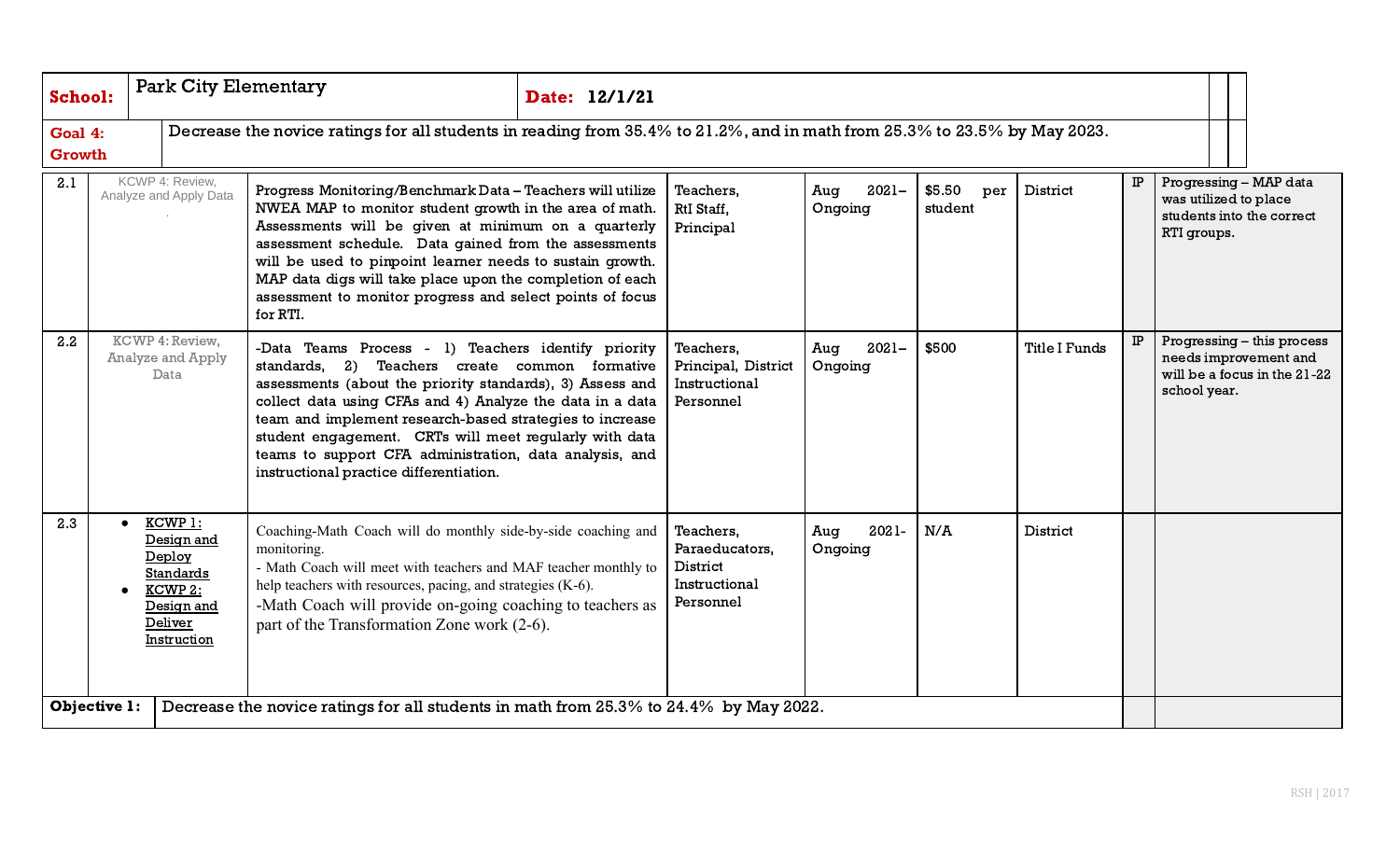| <b>School:</b> | <b>Park City Elementary</b> |                                           | Date: 12/1/21                                                                                                                                                                                                                                                                                                                                                                                                                               |  |                                                                       |                                       |                          |                       |  |  |  |
|----------------|-----------------------------|-------------------------------------------|---------------------------------------------------------------------------------------------------------------------------------------------------------------------------------------------------------------------------------------------------------------------------------------------------------------------------------------------------------------------------------------------------------------------------------------------|--|-----------------------------------------------------------------------|---------------------------------------|--------------------------|-----------------------|--|--|--|
|                | Goal 4:<br>Growth           |                                           | Decrease the novice ratings for all students in reading from 35.4% to 21.2%, and in math from 25.3% to 23.5% by May 2023.                                                                                                                                                                                                                                                                                                                   |  |                                                                       |                                       |                          |                       |  |  |  |
| Act<br>#       |                             | <b>Strategy</b>                           | <b>Activities to deploy strategy</b>                                                                                                                                                                                                                                                                                                                                                                                                        |  | Responsible<br>Person(s)                                              | <b>Start Date/</b><br><b>End Date</b> | Cost                     | Fund<br><b>Source</b> |  |  |  |
| 1.1            |                             | KCWP 4: Review,<br>Analyze and Apply Data | Progress Monitoring/Benchmark Data - Teachers will utilize<br>NWEA MAP to monitor student growth in the area of<br>reading. Assessments will be given at minimum on a<br>quarterly assessment schedule. Data gained from the<br>assessments will be used to pinpoint learner needs to<br>sustain growth. MAP data digs will take place upon the<br>completion of each assessment to monitor progress and<br>select points of focus for RTI. |  | Teachers,<br>RtI Staff,<br>Principal                                  | $2021 -$<br>Aug<br>Ongoing            | \$5.50<br>per<br>student | District              |  |  |  |
| 1.2            |                             | KCWP 2: Design and<br>Deliver Instruction | Coaching-Math Coach will do monthly side-by-side coaching and<br>monitoring.<br>- Math Coach will meet with teachers and MAF teacher monthly to<br>help teachers with resources, pacing, and strategies (K-6).<br>-Math Coach will provide on-going coaching to teachers as<br>part of the Transformation Zone work (2-6).                                                                                                                  |  | Teachers,<br>Paraeducators,<br>District<br>Instructional<br>Personnel | 2021-<br>Aug<br>Ongoing               | N/A                      | District              |  |  |  |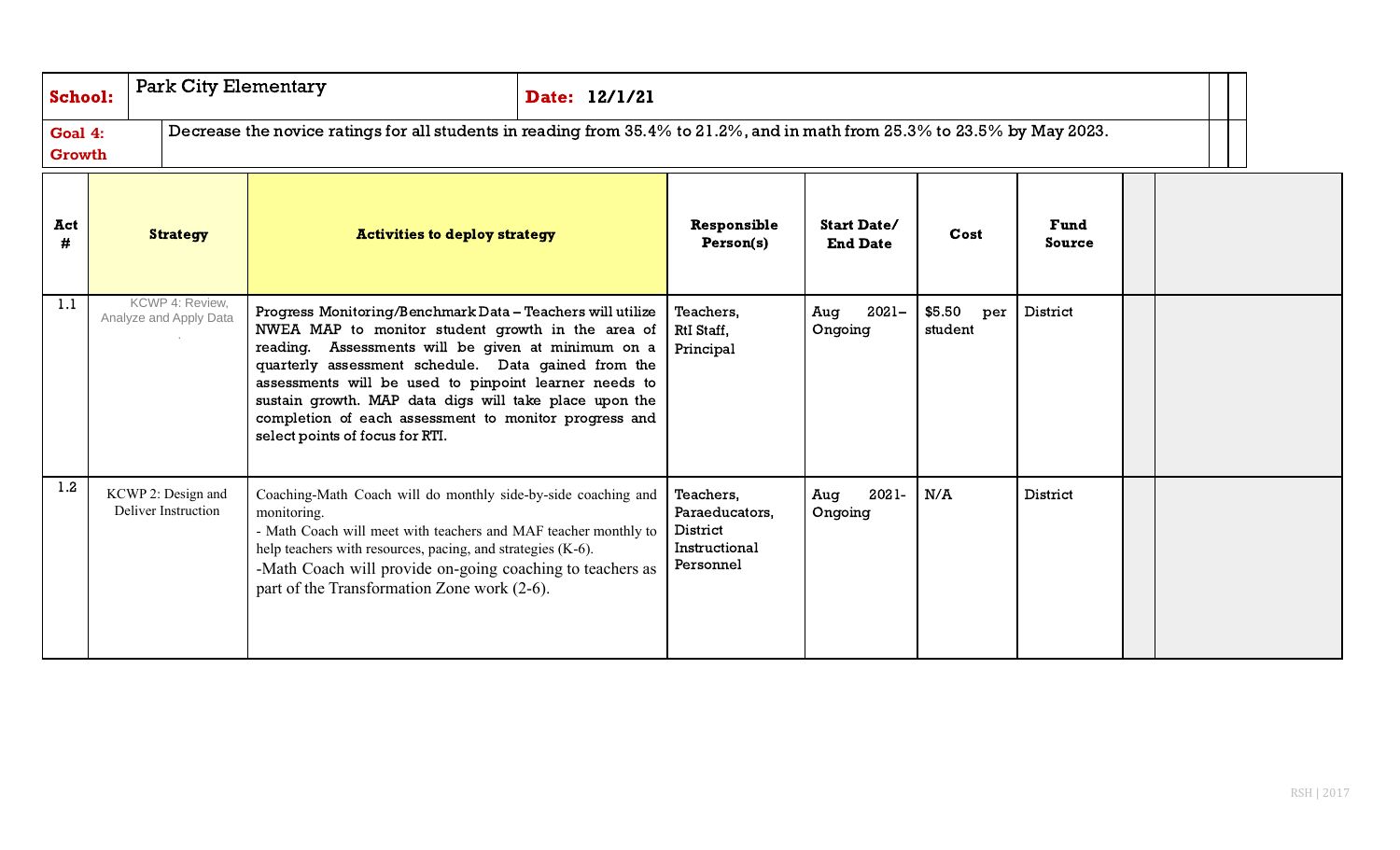| <b>School:</b>    |                          | <b>Park City Elementary</b>                                                                          |                                                                                                                                                                                                                                                                                                                                                                                                                                                                                                                                                                                                                                             | Date: 12/1/21 |                                                                                                                     |                                       |       |                              |  |                                           |
|-------------------|--------------------------|------------------------------------------------------------------------------------------------------|---------------------------------------------------------------------------------------------------------------------------------------------------------------------------------------------------------------------------------------------------------------------------------------------------------------------------------------------------------------------------------------------------------------------------------------------------------------------------------------------------------------------------------------------------------------------------------------------------------------------------------------------|---------------|---------------------------------------------------------------------------------------------------------------------|---------------------------------------|-------|------------------------------|--|-------------------------------------------|
|                   | Goal 4:<br><b>Growth</b> |                                                                                                      | Decrease the novice ratings for all students in reading from 35.4% to 21.2%, and in math from 25.3% to 23.5% by May 2023.                                                                                                                                                                                                                                                                                                                                                                                                                                                                                                                   |               |                                                                                                                     |                                       |       |                              |  |                                           |
| 1.3               |                          | KCWP 5: Design, Align<br>and Deliver Support<br>KCWP 3: Design and<br>Deliver Assessment<br>Literacy | Active Implementation (Implementation Science) - Select<br>Park City staff will be trained in Implementation Science<br>(systems training) for the purpose of effectively<br>implementing a math innovation to improve mathematics<br>instruction within the district. This training will include<br>research and data collection for the ultimate purpose of<br>district scale-up initiative implementation.                                                                                                                                                                                                                               |               | District<br>Instructional<br>Coaches, District<br>Math Coach,<br>School<br>Administrators,<br><b>GRREC Partners</b> | August<br>2021-ongoing                | \$600 | School<br>Funds              |  |                                           |
|                   | <b>Objective 2:</b>      |                                                                                                      | Decrease the novice ratings for all students in math from 24.4% to 23.5% by May 2023.                                                                                                                                                                                                                                                                                                                                                                                                                                                                                                                                                       |               |                                                                                                                     |                                       |       |                              |  |                                           |
| Act<br>$\pmb{\#}$ |                          | <b>Strategy</b>                                                                                      | <b>Activities to deploy strategy</b>                                                                                                                                                                                                                                                                                                                                                                                                                                                                                                                                                                                                        |               | Responsible<br>Person(s)                                                                                            | <b>Start Date/</b><br><b>End Date</b> | Cost  | <b>Fund</b><br><b>Source</b> |  |                                           |
| 2.1               |                          | KCWP 5: Design, Align<br>and Deliver Support                                                         | -Professional Learning Communities (PLC) - Teachers will<br>participate in school-based and district-based PLCs to<br>increase teaching capacity in order to ultimately increase<br>student engagement at Park City Elementary. Teachers will<br>generate real time data and create next steps for increasing<br>student engagement.                                                                                                                                                                                                                                                                                                        |               | Teachers,<br>Principal, District<br>Instructional<br>Personnel                                                      | Aug<br>$2021 -$<br>Ongoing            | \$500 | <b>Title I Funds</b>         |  | Progressing - PLCs took<br>place monthly. |
| 2.2               |                          | KCWP 2: Design and<br><b>Deliver Instruction</b><br>KCWP 5: Design, Align<br>and Deliver Support     | Park City Elementary is a Transformation Zone school<br>involved in Active Implementation with GRREC, KDE, and<br>NIRN and will receive ongoing, intensive coaching around<br>NCTM's Mathematics Teaching Practices as well as the<br>selected Innovations in math. Teachers will receive<br>professional learning around the math practices as well as<br>develop an action plan as a means to drive individual<br>growth and capacity. To measure fidelity and serve as data<br>for continuous improvement, the district will utilize the<br>Kentucky Mathematics Innovation Tool (KMIT) to monitor<br>and inform instructional practice. |               | Math Coach,<br>School<br>Administrators,<br><b>GRREC Partners</b>                                                   | August 2021-<br>ongoing               |       |                              |  |                                           |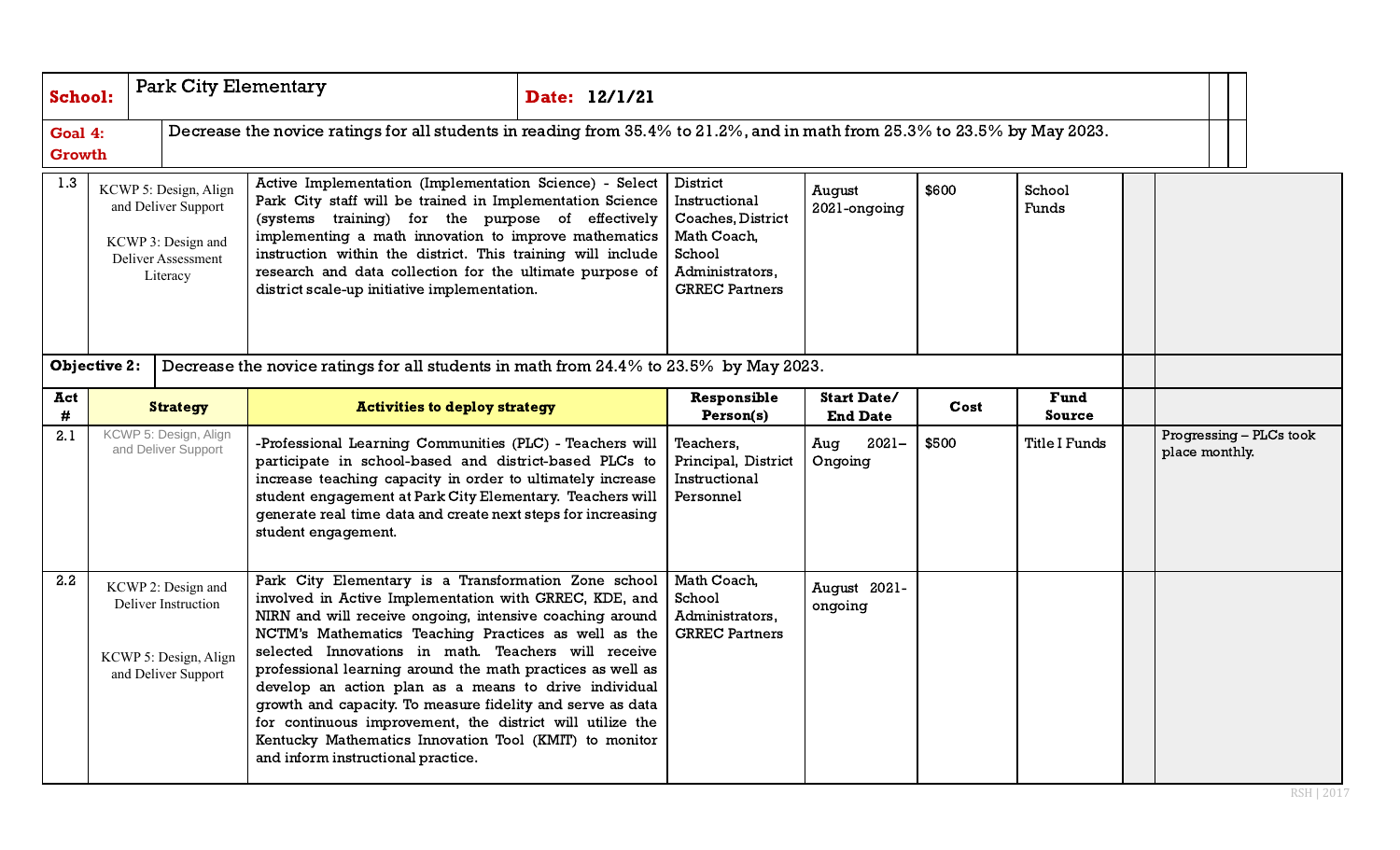| School:       | Park City Elementary |  | Date: 12/1/21                                                                                                                          |  |
|---------------|----------------------|--|----------------------------------------------------------------------------------------------------------------------------------------|--|
| Goal 4:       |                      |  | Decrease the novice ratings for all students in reading from $35.4\%$ to $21.2\%$ , and in math from $25.3\%$ to $23.5\%$ by May 2023. |  |
| <b>Growth</b> |                      |  |                                                                                                                                        |  |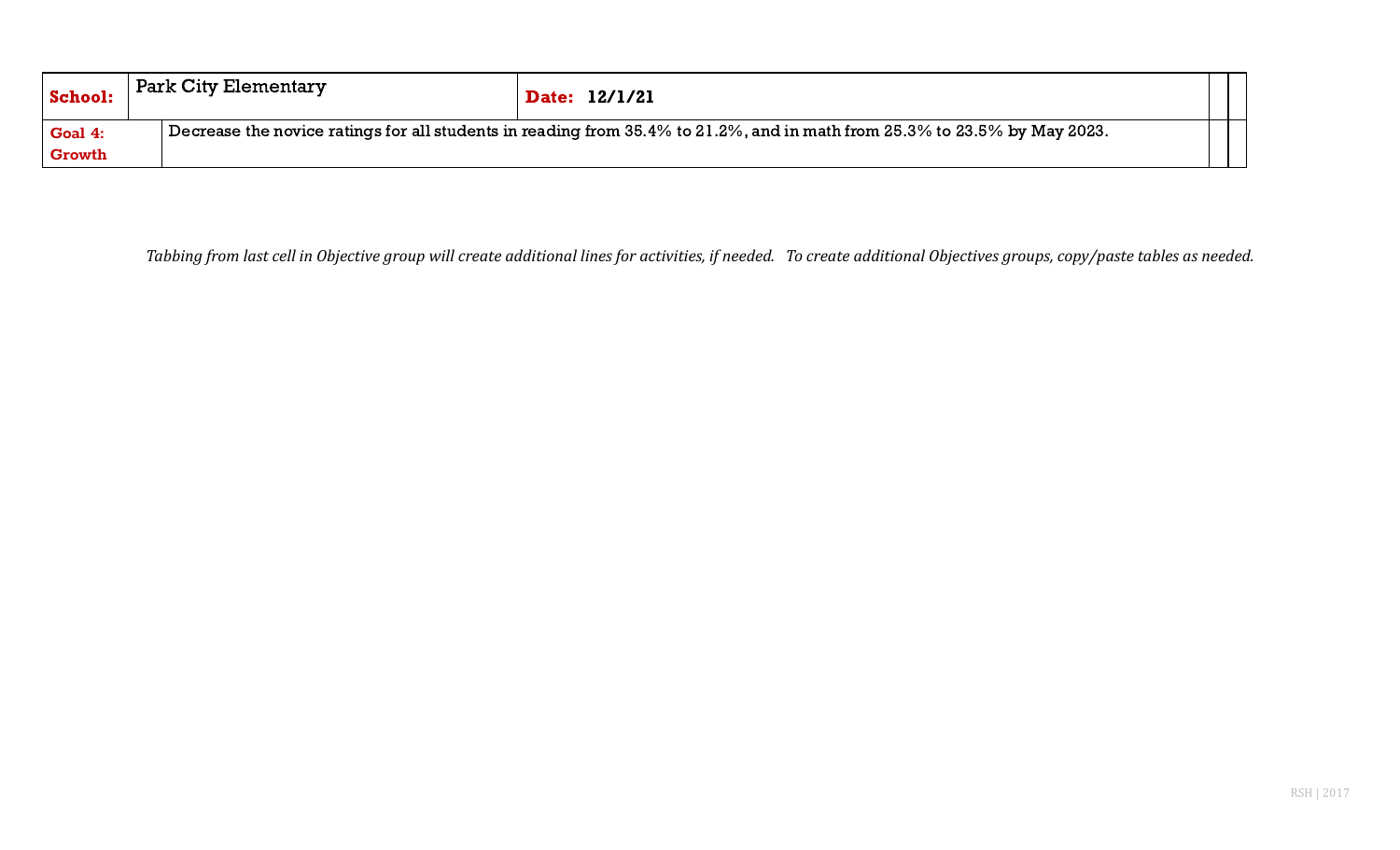| <b>School: Park City Elementary School</b>  |                                                                                                                                                                                                             | <b>Date:</b> November 22, 2021 |
|---------------------------------------------|-------------------------------------------------------------------------------------------------------------------------------------------------------------------------------------------------------------|--------------------------------|
| Goal 7: Other Whole<br><b>Child Support</b> | Improve culture and environment of the school by taking actions related to wellness, safety, workplace skills and after school opportunities to support<br>academic goals by meeting basic needs. (BY 2023) |                                |

| Which Strategy will the school/district use to address this goal? (The Strategy can be based upon | Which Activities will the school/district deploy based on the strategy or strategies chosen? (The links to the Key Core Work |
|---------------------------------------------------------------------------------------------------|------------------------------------------------------------------------------------------------------------------------------|
| the six Key Core Work Processes listed below or another research-based approach. Provide          | Processes activity bank below may be a helpful resource. Provide a brief explanation or justification for the activity.      |
| justification and/or attach evidence for why the strategy was chosen.)                            | <b>•</b> KCWP1: Design and Deploy Standards - Continuous Improvement Activities                                              |
| • KCWP 1: Design and Deploy Standards                                                             | • KCWP2: Design and Deliver Instruction - Continuous Improvement Activities                                                  |
| • KCWP 2: Design and Deliver Instruction                                                          | • KCWP3: Design and Deliver Assessment Literacy - Continuous Improvement Activities                                          |
| • KCWP 3: Design and Deliver Assessment Literacy                                                  | • KCWP4: Review, Analyze and Apply Data - Continuous Improvement Activities                                                  |
| • KCWP 4: Review, Analyze and Apply Data                                                          | • KCWP5: Design, Align and Deliver Support - Continuous Improvement Activities                                               |
| • KCWP 5: Design, Align and Deliver Support                                                       | <b>KCWP6: Establishing Learning Culture and Environment - Continuous Improvement Activities</b>                              |
| • KCWP 6: Establishing Learning Culture and Environment                                           |                                                                                                                              |
|                                                                                                   |                                                                                                                              |

| Objective 1: |  | Improve the culture and environment of the school by taking actions related to wellness, safety, workplace skills and after school<br>opportunities to support academic goals by meeting basic needs. | To be completed as needed<br>during year & for district<br>annually by June                                                                                                                                                                                                                                                                                                                                                                                                                                                                                                                                                                                                                                                                         |                                                     |                                       |        |                                                                                                             |          |                           |
|--------------|--|-------------------------------------------------------------------------------------------------------------------------------------------------------------------------------------------------------|-----------------------------------------------------------------------------------------------------------------------------------------------------------------------------------------------------------------------------------------------------------------------------------------------------------------------------------------------------------------------------------------------------------------------------------------------------------------------------------------------------------------------------------------------------------------------------------------------------------------------------------------------------------------------------------------------------------------------------------------------------|-----------------------------------------------------|---------------------------------------|--------|-------------------------------------------------------------------------------------------------------------|----------|---------------------------|
| Act<br>#     |  | <b>Strategy</b>                                                                                                                                                                                       | <b>Activities to deploy strategy</b>                                                                                                                                                                                                                                                                                                                                                                                                                                                                                                                                                                                                                                                                                                                | Responsible<br>Person(s)                            | <b>Start Date/</b><br><b>End Date</b> | Cost   | Fund<br>Source                                                                                              | IP<br>NI | <b>Report of Progress</b> |
| 1.1          |  | KCWP 6:<br><b>Establishing</b><br>Learning<br><b>Culture and</b><br>Environment                                                                                                                       | Working with the Alliance for a Healthier Generation<br>(AFHG) and the District Wellness Committee, the district<br>and school committees will utilize and set goals related to<br>the following:<br>1. Promoting & implementing Smarter Lunchroom<br>Practices<br>2. Providing and promoting positive parenting<br>solutions (addressing all topics PO-7 of Healthy<br>Schools Assessment)<br>Providing professional learning opportunities<br>related to movement, Profile of Trojan, and Social &<br>Emotional Learning in the classroom and<br>afterschool.<br>Promoting district wellness policy & school<br>improvement based on school need.<br>5. Utilize Farm to School Practices when possible and<br>host district-wide local meal days. | Directors,<br>Wellness<br>Committees,<br>principals | August 1, 2021 -<br>May 30, 2023      | \$1000 | Nutrition<br>Services,<br>Counselors,<br>DPP, District<br>Wellness<br>Teams,<br>School<br>Wellness<br>Teams |          |                           |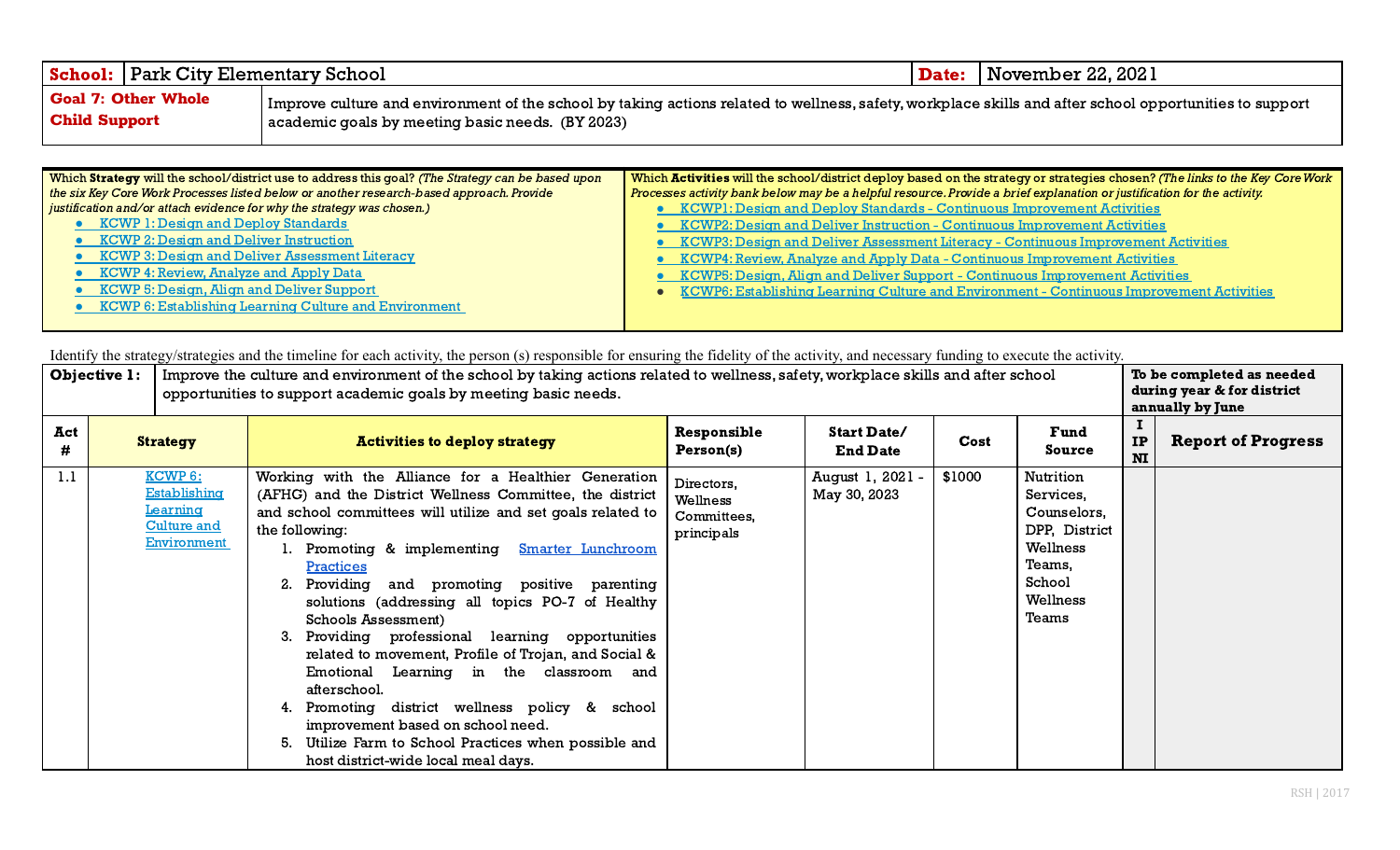|     | <b>School:   Park City Elementary School</b>                                    |                                                                                                                                                                                                                                                                                                                                                                                                                                                                                                                                                                                                                                                                                                                            |                                                                                                                | Date:                            | November 22, 2021  |                                                                                                                                 |  |  |
|-----|---------------------------------------------------------------------------------|----------------------------------------------------------------------------------------------------------------------------------------------------------------------------------------------------------------------------------------------------------------------------------------------------------------------------------------------------------------------------------------------------------------------------------------------------------------------------------------------------------------------------------------------------------------------------------------------------------------------------------------------------------------------------------------------------------------------------|----------------------------------------------------------------------------------------------------------------|----------------------------------|--------------------|---------------------------------------------------------------------------------------------------------------------------------|--|--|
|     | <b>Goal 7: Other Whole</b><br><b>Child Support</b>                              | Improve culture and environment of the school by taking actions related to wellness, safety, workplace skills and after school opportunities to support<br>academic goals by meeting basic needs. (BY 2023)                                                                                                                                                                                                                                                                                                                                                                                                                                                                                                                |                                                                                                                |                                  |                    |                                                                                                                                 |  |  |
|     |                                                                                 | 6. Revive the 95210 Wellness Initiative Program with<br>monthly recognition for accomplishments.                                                                                                                                                                                                                                                                                                                                                                                                                                                                                                                                                                                                                           |                                                                                                                |                                  |                    |                                                                                                                                 |  |  |
| 1.2 | KCWP 6:<br><b>Establishing</b><br>Learning<br><b>Culture and</b><br>Environment | Provide opportunities to improve safety and mental health<br>using the following strategies:<br>1. Complying with the requirements of Senate Bill 1<br>2. Providing mental health counselors available to<br>all students<br>3. Working with local law enforcement to update<br>and maintain safe presence with SRO's available for<br>all schools<br>4. Embed Social & Emotional Learning Practices by<br>creating a system of delivery and execution based<br>on Panorama data & Student Risk Screening Scale<br>(SRSS) Mental Health data                                                                                                                                                                               | Directors, DPP,<br>principals, local<br>law enforcement,<br>school and district<br>mental health<br>counselors | August 1, 2021 -<br>May 30, 2023 | \$200,000          | General<br>fund, Title IV,<br>Safe Schools,<br>Local<br>Law<br>Enforcement<br>funding,<br>DPP,<br>Counselors,<br>Principals     |  |  |
| 1.3 | KCWP 6:<br>Establishing<br>Learning<br><b>Culture and</b><br>Environment        | With the newly revised "Bring your best, Barren! Work<br>Ethics" certification, we will create a seamless set of criteria<br>for essential workplace skills based on the Profile of a<br>Trojan from elementary to high school.<br>1. Provide professional learning opportunities for all<br>staff regarding Profile of Trojan<br>2. Incorporate Profile of a Trojan into awards systems,<br>recognition, and daily instruction as ways to embed<br>these concepts into daily living.<br>3. Build on Profile of a Trojan concepts as related to<br>Social & Emotional Learning<br>4. Increase the number of students earning<br>certification capstones in 6th grade<br>5. Create meaningful connections to ILP completion | Directors, Work<br><b>Ethics Vision</b><br>Teams,<br>principals, staff,<br>counselors                          | August 1, 2021 -<br>May 30, 2023 | \$3000<br>annually | Local<br>Chamber of<br>Commerce<br>Principals,<br>Counselors,<br>Career<br>Counselors,<br>and Out of<br>School Time<br>Programs |  |  |